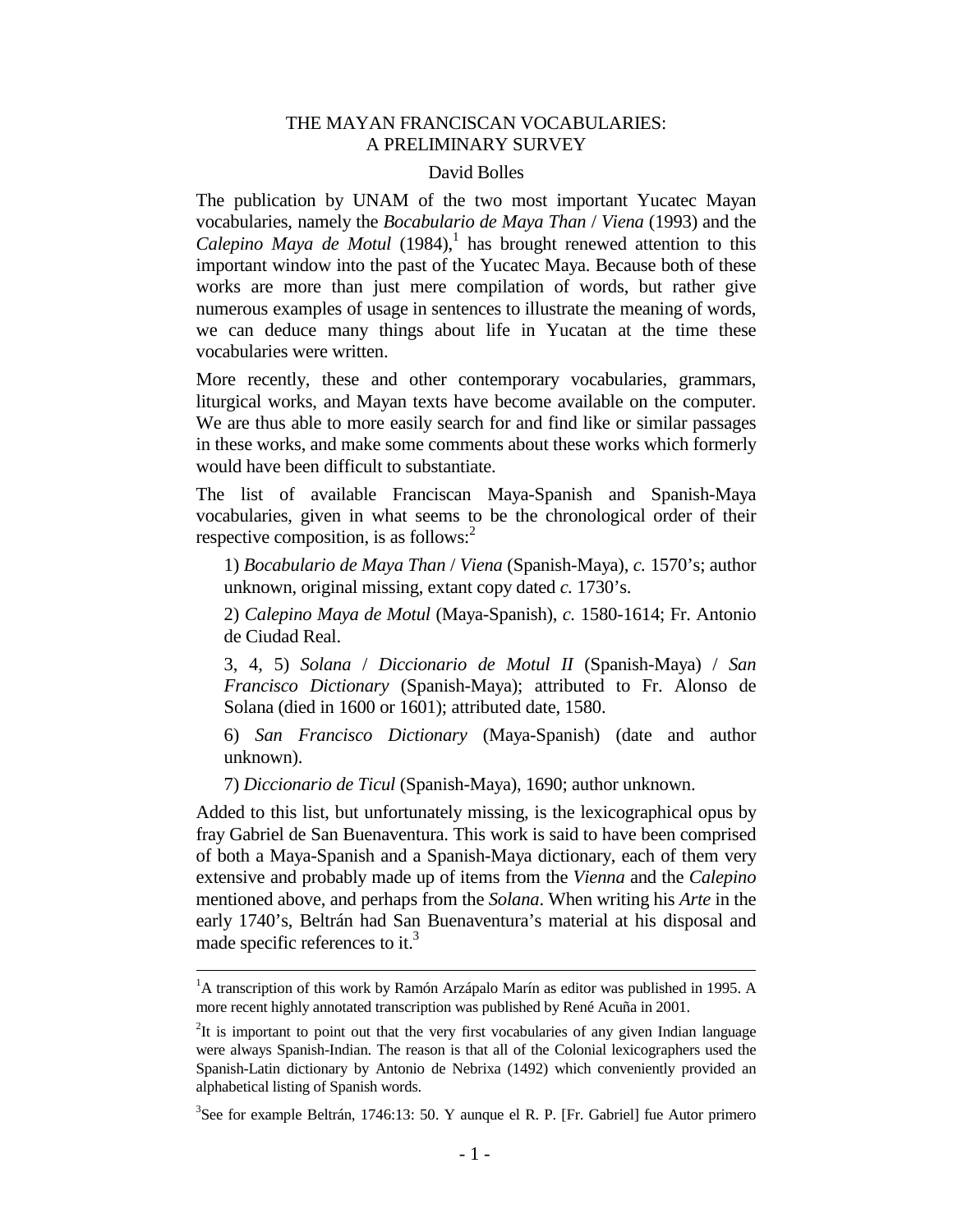# The *Bocabulario de Maya Than* / *Viena*<sup>4</sup>

 $\overline{\phantom{0}}$ 

The *Bocabulario de Maya Than / Viena* is available to us in its present state only in a mid-18th century copy, and a very poor copy at that. There are errors not only in the Mayan glosses, something which could be explained by the fact that various copyists were involved in making the copy of the *Vienna*, but there are errors also in the Spanish entries, which shows a general lack of knowledge or care in making the *Vienna* copy. Incidentally, it should be noted that there is a rather inaccurate copy of material on folios 72-73 of the *Vienna* to be found on folios 83-84 of the *Motul II* Spanish-Mayan, written by an intrusive hand.

While there is no direct evidence that the *Vienna* is the earliest of the Franciscan dictionaries, there are various indications that this is in fact the case. First and foremost, while the other dictionaries mention information supplied by a grammar, called "*el Arte*", the *Vienna* makes no such mention of "*el Arte*".<sup>5</sup> Aside from this, it has long been known that the *Vienna* and the *Calepino* share much of the same information. There has been much discussion as to which dictionary came first, and thus which supplied the other with material. However, while René Acuña and I were working on the liturgical work published in 1620 by Fr. Juan Coronel, which, as Coronel states in his introduction to this work, is based on work done by "los padres antiguos", we have come across several examples of phrases given in Coronel which are used as illustrative examples of usage in the *Vienna*. In one case in particular, this example is blatantly altered in the *Calepino*, leading to the conclusion that the *Calepino* example is derived from the *Vienna*. 6

del Arte, y aun de algunos vocablos que faltaban al Idioma; pero el primero que hallò las letras de la lengua Maya, è hizo el computo de los años, meses, y edades, y lo enseño todo à los Indios de esta Provincia, fue un Indio llamado **Kinchahau**, y por otro nombre **Tzamna**. Noticia que debemos â dicho R. F[r]. Gabriel, y trae en su Calepino, lit. K, Verb. **Kinchahau**, fol. 390, vuelt. mas no dice como adquirio este Indio tal Idioma: y de aqui se infiere que el Idioma de esta Provincia era otro, y muy distinto.

<sup>4</sup> It is Acuña's opinion that this *Bocabulario* was originally written mainly in the Franciscan convent of Maní. Personal communication.

<sup>5</sup>Landa's letter of 1578 quoted below states that there were no existing *Artes* at the time. This contradicts Lizana's assertion that an "*Arte*" was put together by Luis de Villalpando (Lizana, 1995:71) and perfected by Landa (Lizana, 1995:170). It is presumable, then, that the *Arte* mentioned in the *Calepino Maya de Motul* (221v, 225v) was that written by Gaspar González de Nájera in the early 1580's. See below.

<sup>6</sup>Coronel 1620a:190r: ca v lapah vba Iudio huntul ichil Christianosob, tu mucul muculil cuchi, vchebal yilic v nuucul v kuil thanob,

BMTV: Çeremonias, como de misa y coro: kuil than. ¶ Mesclóse un judío entre los christianos desimuladamente, para ber las ceremonias que tenían: v lapah uba judio huntul ychil christianob ti mucul muculil, vchebal yilic v nuucul v kuil thanob cuchi.

CMM: Lap.ah.ab: encaxar, meter o entremeter, poner y mezclar vna cosa entre otras, y esconderla assi.... ¶ v lapah v paalil ychil v paalil cristianoob: mezclo o metio su muchacho y entremetiole entre los de los cristianos.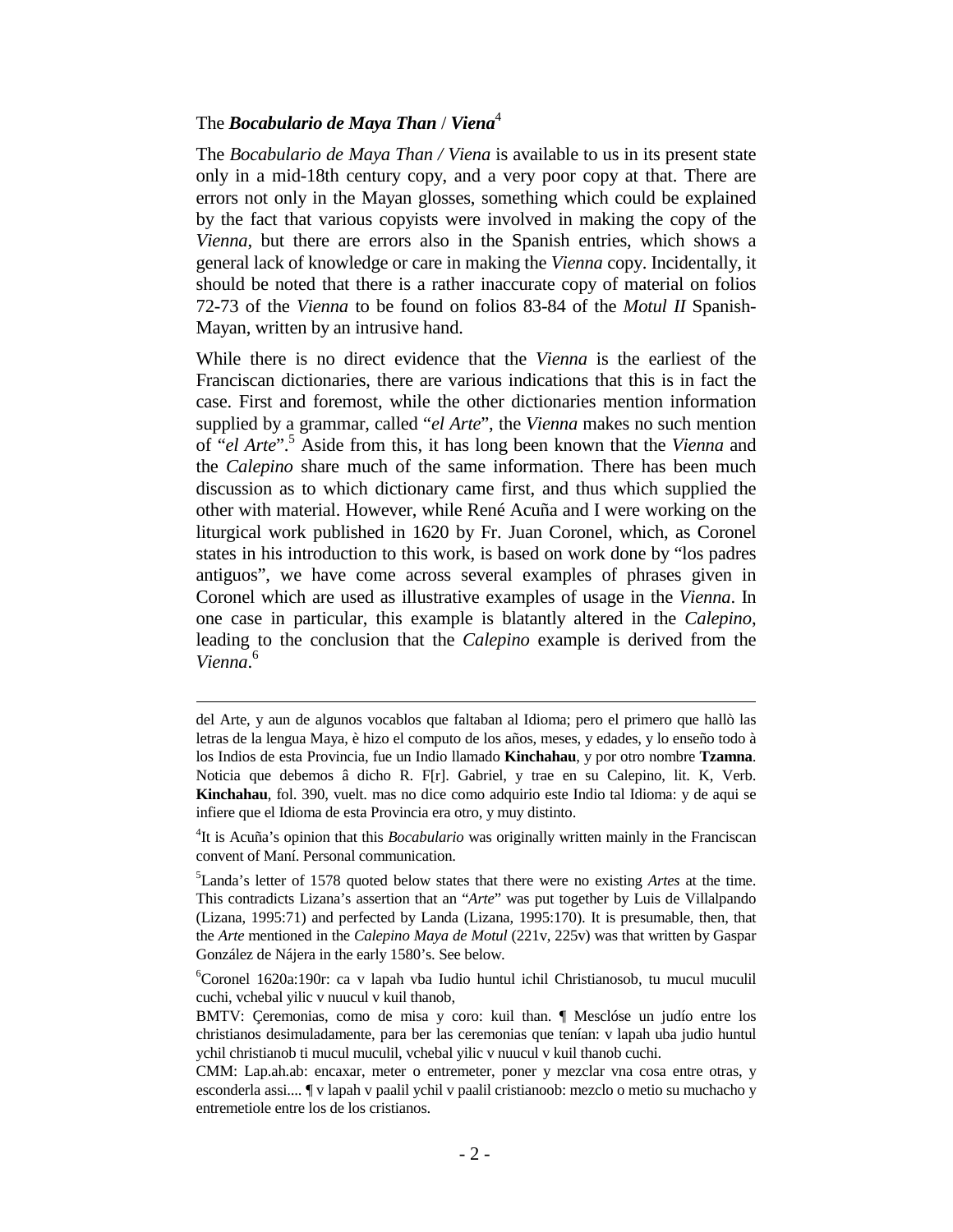When the question regarding as to who was the author of the *Vienna* arises, the available answers are very hazy. According to Lizana's account (1995:223), the Spanish Franciscan friars had written before the end of the  $16<sup>th</sup>$  century "muchos sermonarios y bocabularios"; but, when he gives specifics on this point he mentions only three authors: Luis de Villalpando, Alonso de Solana, and Antonio de Ciudad Real (*op. cit.*: 150, 228-229, 242- 244). Whatever trust Lizana's assertions may claim to deserve, these are clouded by bishop Landa's report to the Inquisition in January 19, 1578:

 En esta tierra no se a hasta aora traduzido en la lengua de los naturales cossa alguna de la Sagrada Scriptura, ni tienen en la lengua más de una Doctrina Christiana que yo hize ymprimir en essa ciudad [de México] estando en ella, y también algunos sermones de mano en la mesma lengua, no ympressos. Y de éstos, porque e yo hallado algunas cossas que me an descontentado en algunos, abía ya días que los andaba haziendo recoxer para examinarlos y ver si tienen qué les quitar. Y, en lo que toca en lo que se a de advertir a los ministros, guardaremos todos el orden que se nos diere, porque el que por acá aora ay es predicar cada uno conforme a las fuerzas que en la lengua y en la sufficiencia tiene. Libros, y cosas prohibidas, con mucho cuydado se a $\langle n \rangle$  quitado a todos siempre.<sup>7</sup>

The alleged existence of a Mayan vocabulary by Luis de Villalpando is hardly admissible. He arrived to Campeche in 1546. In the Franciscan Chapter of September, 1549, he was elected Custodian and sent to serve the guardianship at Conkal. By 1552 he had passed away.<sup>8</sup> It seems hardly likely that he had time to write such an extensive work as the *Vienna* dictionary. Taking these factors into consideration concerning the candidates for the *Vienna's* authorship, we are seemingly restricted to the two other friars mentioned by Lizana as authors of vocabularies: Alonso de Solana and Antonio de Ciudad Real. However, both of them are also unlikely candidates. Ciudad Real authored the *Calepino Maya de Motul* and Solana is the claimed author of a Mayan dictionary whose manuscript is actually held by the Hispanic Society of America. Is there, then, some other person who we could possibly name in our search for the author? Seemingly so.

In spite of the silence on this subject by the sources such as Lizana and Cogolludo in regard to his work, there is ample documentary evidence

<sup>7</sup>Landa's Documento Numero Cuatro in *Relación de las cosas de Yucatán* (1966:168). An interesting question may be, was Landa's report dealing with the entire bulk of Mayan manuscripts which possibly existed at the time? For an approximate answer, it is advisable to read Viana's report on similar matters addressed to Maestro Bermejo in September 18, 1577 (AGNM, Inquisición, vol. 83, exp. 24, fols. 305-306).

 ${}^{8}$ López de Cogolludo (1957:269, 343).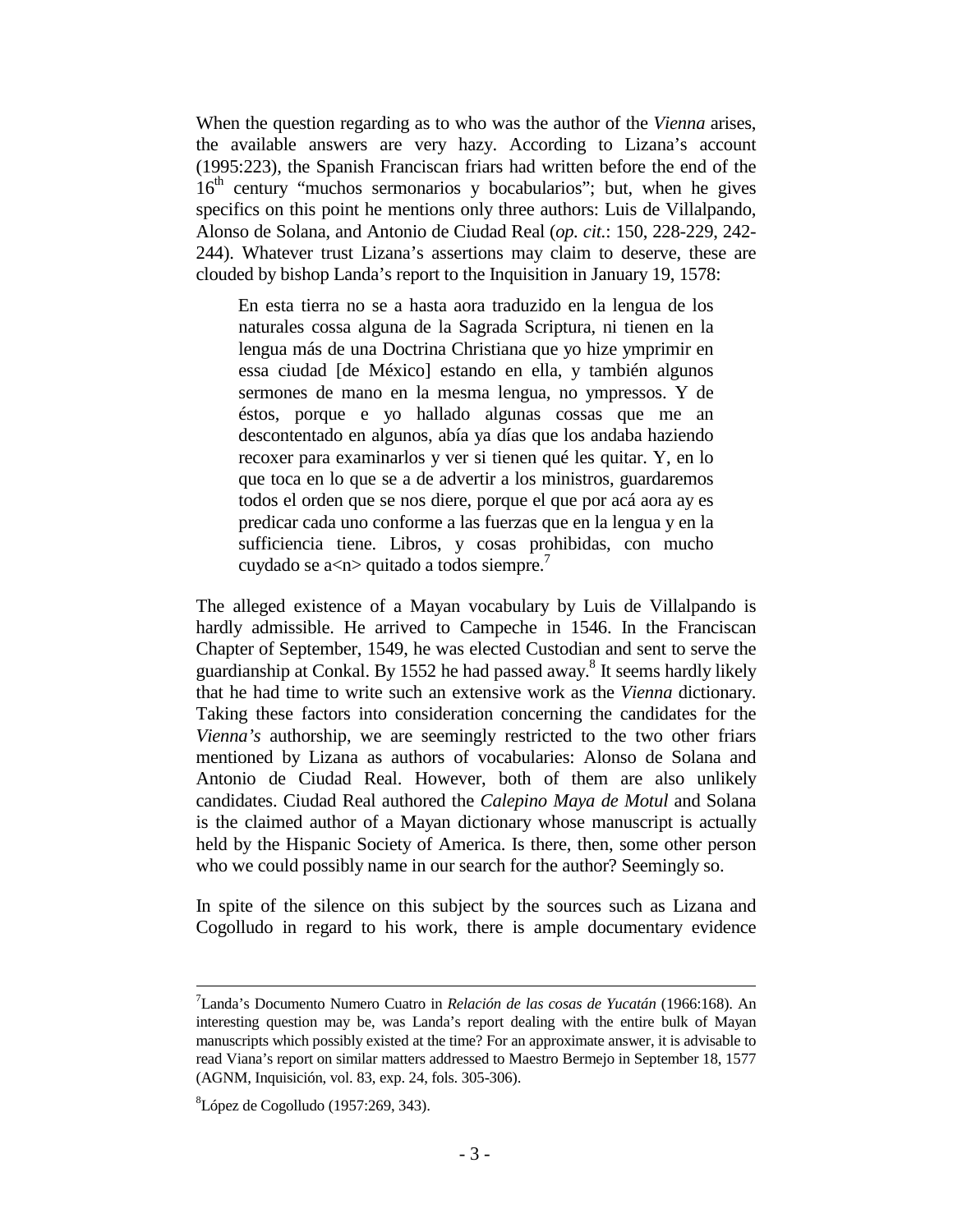attesting to the fact that Fray Gaspar González de Nájera<sup>9</sup> wrote an *Arte* and a *Vocabulario de la lengua maya* before 1582. Furthermore, he got the Royal approval for publishing them in New Spain, as the following Royal order attests:

 A la Audiencia de Nueva España, para que viesen un *Arte* y *Vocabulario* para aprender la lengua de los Indios de Yucatán, y una *Cartilla* para enseñar a leer a los niños Indios, compuestos por fray Gaspar González de Nájera, y, siendo útiles y sin error, le dieren licencia para imprimirlos y venderlos por un tiempo de diez años (AGI, Audiencia de México, leg. 2999).

Fray Gaspar González de Nájera had gone to Spain in 1580 in order to accomplish several civil and religious assignments.<sup>10</sup> One of them was to bring together and send back to Yucatán new Franciscan missionaries. When he was going to Spain in January 1580, Governor Guillén de las Casas commended him to the Royal court with these words:

E yo, advirtiendo a lo que se pretende, que es sabe $\langle r \rangle$  = las antigüedades y orígines destas tierras, acordé con el Prouinçial que el padre ffray Gaspar de Náxera fuese el portador désta, que es la persona más curiosa y que más sabe destas cosas, que quantos hasta oy a abido en estas proujnçias, y así podrá dar muy bastante rrelaçión de todo (AGI, Audiencia de México, leg. 104).

Given the extensive material provided in the *Vienna*, and its detailed mention of various deities of the Maya, the writer must have been someone of Nájera's qualifications. Added to this it should be noted that a document dated March 1582 in the Archivo de Indias says:

 Fray Gaspar González de Nájera, de la Orden de San Francisco, recopiló lo que otros habían hecho, y lo ordenó en *Arte* y *Vocabulario de la lengua [Maya]*, con *Doctrina Christiana* y *Cartilla*, y todo lo remitió a la Audiencia de México para que le diesen licencia de imprimirlo (*fide* Ana Luisa Izquierdo).<sup>11</sup>

We are thus unfortunately left only with circumstantial evidence about Fray Gaspar González de Nájera and his possible role in the writing of the

<sup>&</sup>lt;sup>9</sup>This name is also given as Naxara, Náxara, Naxera and Náxera.

<sup>&</sup>lt;sup>10</sup>Bio-bibliographical references to this friar are, among others: Valle, *Bibliografía maya* (1949:40); Streit, *Bibliotheca Missionorum* (1924, 2:318); Adams, "A Bio-bibliography of Franciscan Authors in Colonial Central America", in *The Americas*, VIII-4 and IX-1 (1952), etc. Nájera is also mentioned in the *Relaciones Histórico-Geográficas de la Gobernación de Yucatán* (1983, 1: XLI, 166, 402, 416, 430, 445), as well as in López de Cogolludo, Bk. III, chap. 4. More about fray Gaspar González de Nájera, below.

 $11$ The quest of these manuscripts in the Spanish archives as well as in those of México has been unsuccessful up to now. It is Acuña's opinion that a search in the Portuguese archives might be more productive. There is a major possibility that Nájera was Portuguese by birth (personal communication).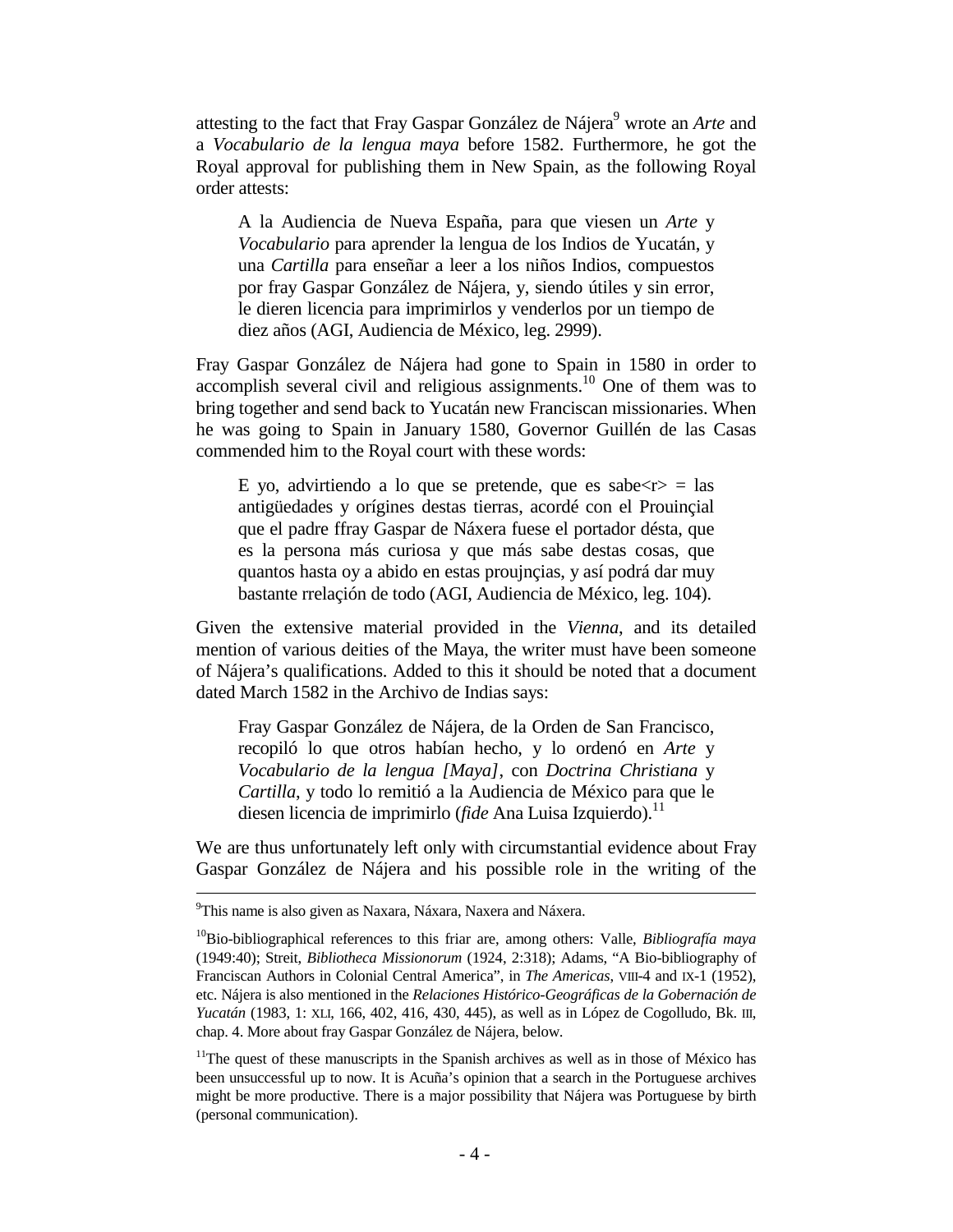*Vienna*, but taking the above into account it he seems to be the most likely candidate.<sup>12</sup>

## The Role of Indigenous speakers in the development of the *Vienna*.

Early on in the conquest several people of noble Mayan linage befriended the Franciscan friars and most probably were very important in the development of Mayan orthography. When the Spanish arrived and established themselves in Yucatan in the mid 1500's the religious orders immediately set about converting the Maya to Christianity. One of the methods by which they hoped to do this was getting their message translated into the Mayan language. Various members of the upper class of Maya, thus people who had been educated in the use of the Mayan hieroglyphic writing system before becoming christianized, became involved in this effort. Such names as Juan Cocom, $^{13}$  who was a close friend of Diego de Landa, and Gaspar Antonio Chi Xiu, who was a Landa protégé, and later the Spanish court official interpreter, both of whom were related to Mayan ruling families, come to mind. A major part of this effort to get proselytizing material translated into Mayan involved forming an orthography for the Mayan language from the Latin script.<sup>14</sup> This was done fairly quickly and in

<sup>&</sup>lt;sup>12</sup>Nájera apparently also wrote a "Relación". There is an indication that part of de Landa's "Relación" is based on Nájera's work, as shown in the following comment from the Colección de Documentos Inéditos; Tomo Núm. 11, 1898, pp. 152-153: En lo demas tocante a los sitios y temperamentos y leguas destas provincias y otras cosas curiosas y particularidades della me remito a lo que lleva anotado Francisco dominguez cosmografo que por mando de su magestad y del visorrey dela nueva / españa vino a estas provincias el año pasado de setenta y seis, y a la relacion que uviese dado fray Gaspar de Najera fray de la orden de Sant Francisco que por ser lengua desta tierra y saber muchas cosas curiosas y antiguallas delos yndios se entiende avra dado larga relacion de todo, y a la recopilacion que el reverendisimo don Francisco de Landa obispo que fue destas provincias hizo desta tierra; ayudo a hacer esta Relacion Gaspar Antonio yndio natural destas provincias gramatico y ladino en lengua castellana .—Pero Garcia.— (Hay una rúbrica.)

<sup>13</sup>Landa, 1966:21: Que el sucesor de los *Cocomes*, llamado don Juan Cocom, después de bautizado, fue hombre de gran reputación y muy sabio en sus cosas y bien sagaz y entendido en las naturales, y fue muy familiar del autor de este libro, fray Diego de Landa,...

<sup>&</sup>lt;sup>14</sup>A possible candidate for the invention of special characters for the Yucatecan Mayan language is fray Francisco de la Parra. For dates in Yucatan (1552) see Lizana (1995:176) and López de Cogolludo (1971, 1:387). Worth mentioning too is fray Juan de Herrera (Lizana, 1995:206).

Another possibility is that as Creoles began to enter in the Franciscan order they brought with them their extensive knowledge of the "mother" (quite literally) tongue. See for example Lizana, 1995:223: Otro religioso, llamado fray Juan Velásquez, huuo en esta santa Prouincia, el qual era nacido en esta tierra y, assí, fue grande lengua de los naturales y excelente ministro, porque tenía partes muy bastantes que en él concurrían para serlo. Quanto a lo primero, era grande sieruo de Dios, muy obseruante de su Regla; lo segundo, sabía bastantemente latinidad y era excelente lengua yucateca por ser criollo y hauer trabajado con los maestros de la lengua que de España vienen, que la han puesto en arte y perfección, y escrito muchos sermonarios y bocabularios, como después diremos.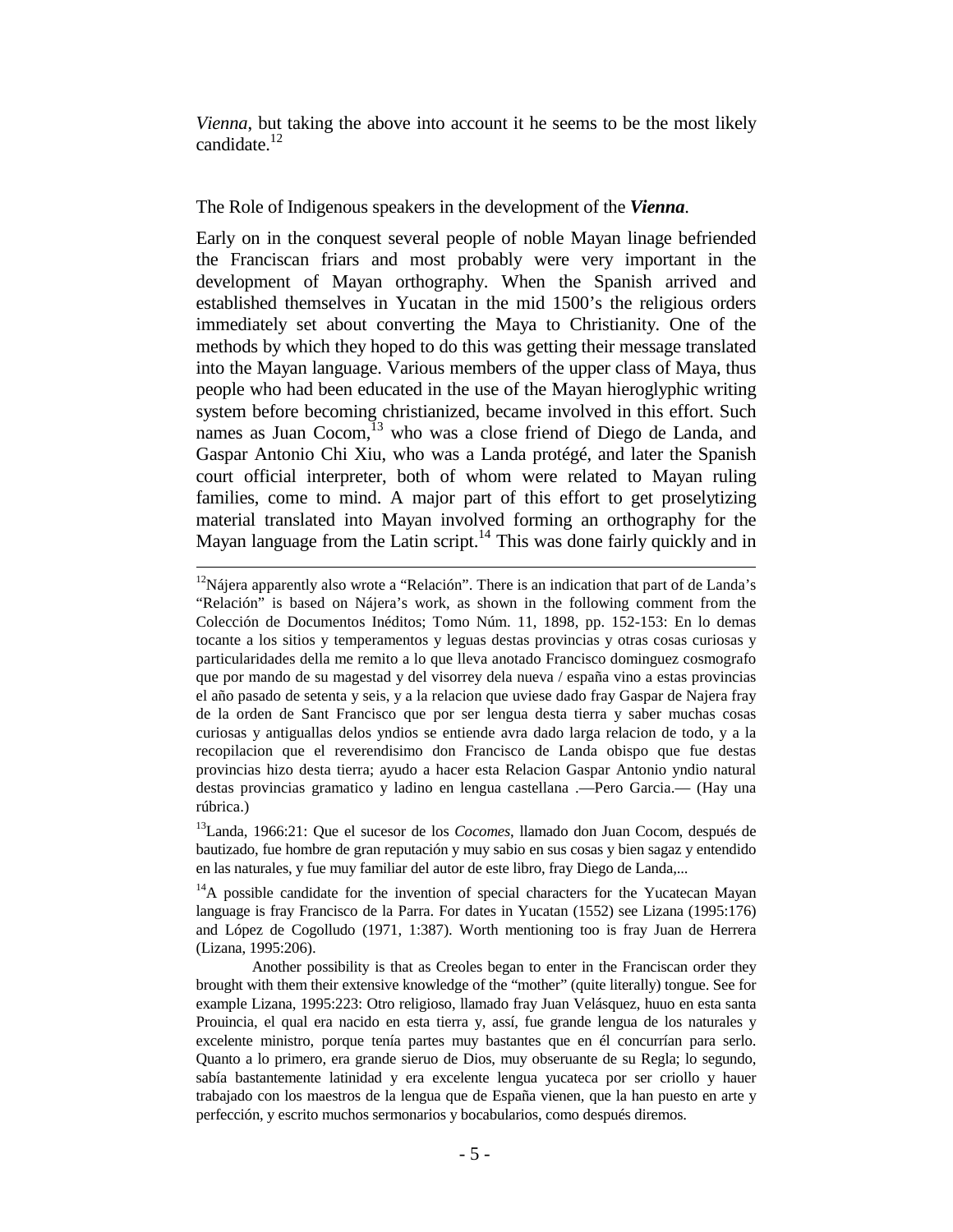a surprisingly uniform manner when one considers the rather variable and sloppy orthography of the Spaniards at the time. When one compares the uneven effort at writing Mayan words in Spanish literature of the period, for example that of Landa, with the Mayan literature written by the Maya themselves, it would seem that the Maya played a very important role in helping the Spanish friars develop a Latin script orthography for the Mayan language. Unfortunately we have not come across anything which gives us an indication of how extensive this involvement was. In any case, by 1557 when the Mani land treaty was written the use of the Latin script for the Mayan language seems to have been fairly well established.<sup>15</sup>

In the *Vienna* there is some indication that the process of developing the dictionary involved the help of indigenous speakers, but that these speakers were not always available for consultation. This is because at times there are examples of usage which appear to be of the most blatant type of Maya-Span,<sup>16</sup> and at other times there are examples of usage which are consistent with the earlier Mayan language to be found in such works as the older parts of the Books of Chilam Balam.

## The *Calepino Maya de Motul*

 $\overline{\phantom{0}}$ 

Recent research, especially by René Acuña, has left little doubt that the Calepino by Fr. Antonio de Ciudad Real, mentioned in Lizana,<sup>17</sup> is the same as the work most commonly known as the *Motul* Maya-Spanish dictionary, now at Brown University Library. As mentioned above, it has long been clear that the *Vienna* and *Calepino* shared many entries, but it has also become clear, as mentioned above, that the *Calepino* is in fact based in part on the *Vienna*. However, the *Vienna* was not the only source of material for the *Calepino*, and much additional information came from other sources, such as native informants. Also, as mentioned above about the *Vienna*, there are areas in which the examples of usage are Maya-Span, and others in which apparently a native informant was consulted to give a correct example.

<sup>&</sup>lt;sup>15</sup>Landa makes the following comment about the changeover from the use of hieroglyphs to Latin script by the Maya in his note about hieroglyphs in his *Relación:* De las letras que faltan carece esta lengua y tiene otras añadidas de la nuestra para otras cosas que ha menester y ya no usan para nada de estos sus caracteres, especialmente la gente moza que ha aprendido los nuestros.

<sup>&</sup>lt;sup>16</sup>The term Maya-Span was developed by René Acuña and me to indicate that the language in which a particular passage is written was written by a Spanish speaker who was not well versed in the Mayan language.

<sup>17</sup>Lizana, 1995:242: Y no sólo se contentó con hazer bocabularios, sino que hizo *Calepino* tan grande, que son sus bolúmenes de a dozientos pliegos cada uno, los dos de su letra sacados en limpio, y los borradores llenauan dos costales. Ocupó 40 años en esta obra, mas es tan buena, y de tanto peso y utilidad, que no tiene otro defeto que ser para esta tierra solamente;...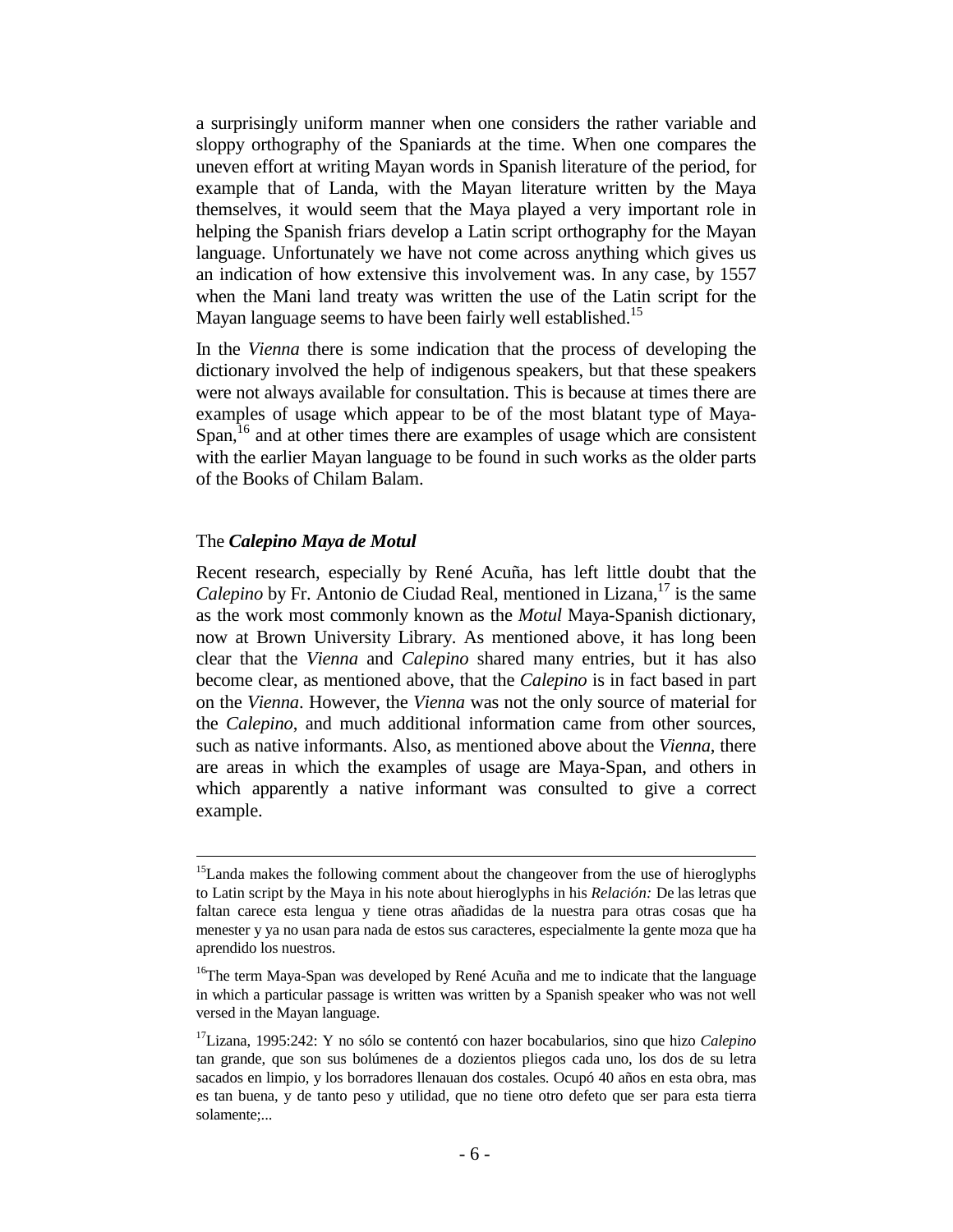In terms of actual size, the *Calepino* is almost double that of the *Vienna*. Part of this can be attributed to the fact that there are proportionately more examples of usage in the *Calepino* than there are in the *Vienna*. However, there are also many more terms given in the *Calepino*. Thus it goes without saying that the *Calepino* is the primer dictionary of the various Franciscan Mayan dictionaries.

As stated in the commentary about the *Vienna* given above, there are references to a grammar of the Mayan language in the *Calepino* which is known as "*el Arte*". There are in fact six such references.<sup>18</sup> A comparison of the information contained in these six references with the earliest known grammar, *Arte en Lengua de Maya* by Juan Coronel (1620) confirms that these topics are touched on in "*el Arte*", but a more definitive comment is not really possible.

## The *Solana*, *Motul II*, and *San Francisco* Spanish-Maya Dictionaries

Of the various Maya-Spanish and Spanish-Maya dictionaries of the Mayan language of Yucatan which are generally available for study, only two are for the most part identical, indicating that they are both copies of an earlier and presently unavailable work. These two dictionaries are the *Motul II*, now at Brown University Library, and the *Solana Dictionary* (*Vocabulario muy Copioso en Lengua Española e Maya de Yucatán*), now in the library of the Hispanic Society of America.

Neither of these dictionaries is complete. The *Motul II* is missing the following folios: 85-104, 161, 171-174, 209-216, and 233. The *Solana* on the other hand gives the appearance of being complete, but the last entries starting with the word "vulgar" consist of the Spanish headings only without the Mayan equivalents. Upon comparing the entries from the two dictionaries, it becomes apparent that in fact the problem begins with the word "visar cosa, cuxan." (*Solana*) / "viva cosa: cuxan." (*Motul II*). From that point on the copyist or restorer of the *Solana* had difficulties in reading the manuscript which he was working on, and later perhaps had run out of

<sup>18</sup>The six mentions of "*el Arte*" are as follows:

I: postpuesta al cabo de la oracion es relatiua de muchos significados segun lo que ha precidido y significa "el", "la", "los", "las", "eße", "eßo", "eßos". Otras vezes significa dellos; otras vezes significa "alla", "de alli", "alli", "por alli", de lo qual se trata en el arte. Otras vezes significa "hasta que". ¶ Ma a ualic ti xicen toi: no se lo digas hasta que me vaya.

Il: postpuesta a diciones significa "que". ¶ Ma a ualicen, mail halaan teex: no digais que no se os ha dicho. ¶ Item: tiene romance de infinitiuo. ¶ ocaan ti yol Diosil Jesu Christo: yo creo ser dios Jesucristo, o que es Dios. ¶ Item: assi postpuesta a participio de preterito, y a otras diciones denota en donde, a donde, en que, &, como se podra ver en el arte.

Il: esta particula tiene otros muchos significados como se puede ver en el arte.

Lacil .l. licil: particula de presente de indicatiuo con los significados que se contienen en el arte.

Licil .l. lacil: particula de presente de indicatiuo, con los significados que se contienen en el arte.

Ti: quando esta particula significa a, en, con, ettz., esta breuemente puesto en el arte.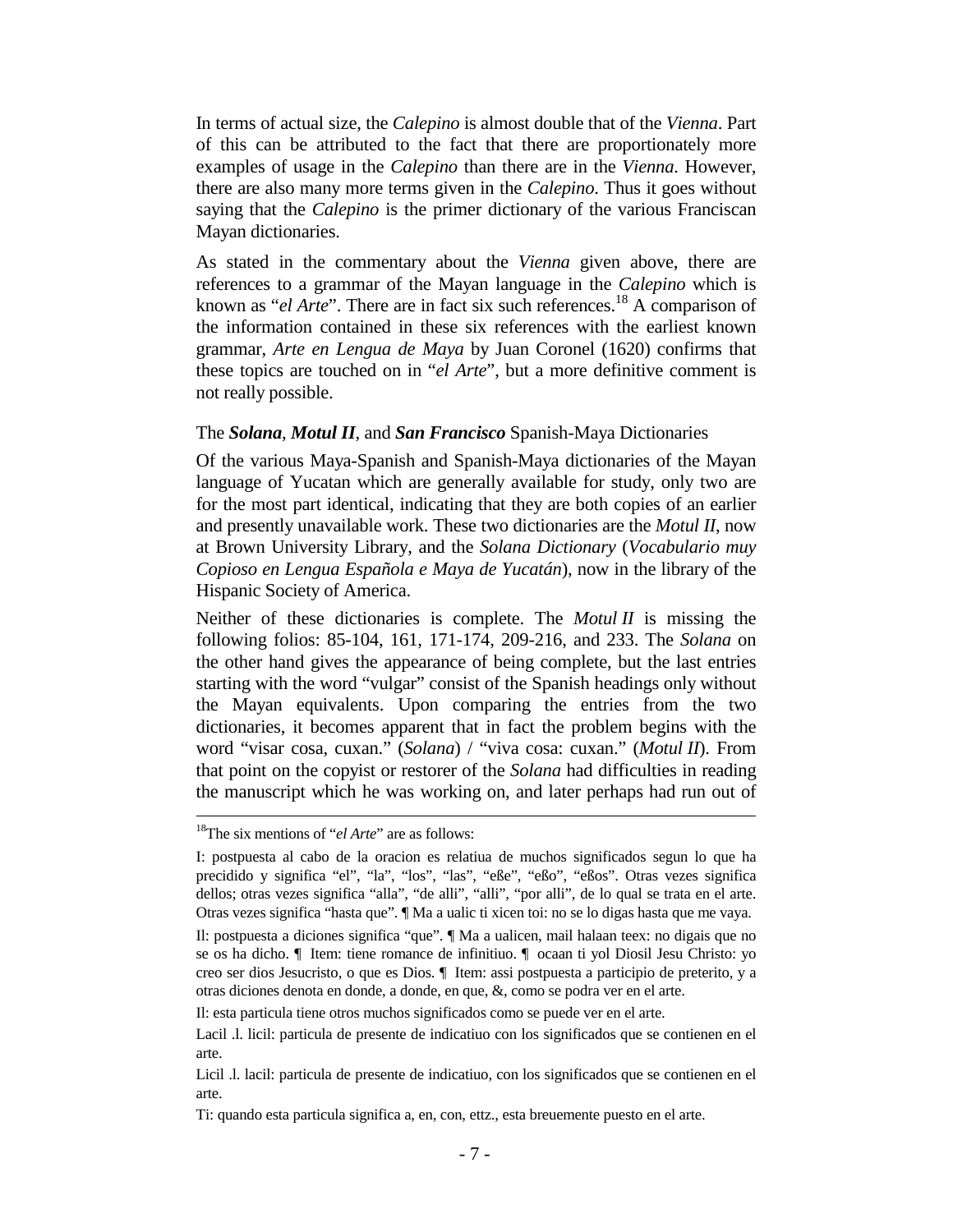manuscript altogether and was trying to fill in the remainder of the alphabet. Alternatively, perhaps the last page of the *Solana* was missing and a restorer tired to give the impression that the dictionary is complete by adding a false page. (See Appendix C for the comparative listing of this problem.)

In the *Motul II* only there is a specific reference to "*el Arte*":

 Nunca en ningun tienpo: ma bikin; ma bahun. ¶ vease en el arte fo. 100 et 140 et 136 en el ringlon 26.

Since this reference is to be found only in the *Motul II* it is possible that it is intrusive material introduced by the copyist and not something which was originally part of the dictionary's text.<sup>19</sup>

## Maya-Spanish entries in the *Solana* / *Motul II Dictionary*

One interesting feature of the *Solana* / *Motul II Spanish-Maya Dictionary* is that there are some entries which are Maya-Spanish. The first example is found on the very first page of the *Motul II*:

Aa .l. ee: assi que esso pasa. es como admiracion.

This entry is to be found only in *Motul II*. On page 94 of the *Solana*, unfortunately in the area where pages from the *Motul II* are missing, there is the obverse of this entry:

ee; aa: asi que eso pasa.

Apparently, whoever put together the original Spanish-Maya dictionary, for some reason left these entries in their original Mayan alphabetical area, but also placed them under the correct Spanish alphabetical area on page *Motul II* 29r / *Solana* 30:

assi que eso pasa: bai xabe .l. aa .l. ee.

For comparison see *Vienna* 21v: *Así que, ¿eso pasa? Es del que se admira:* bay xa be; aa.

There is a group of five entries which are given as Maya-Spanish in the *Motul II* after the entry "Ocho en numero: vaxac" on page 164r.<sup>20</sup> The

i

 $19A$  search for this grammar has not yet been successful. If the grammar of Coronel is being referred to there is on pages 64-65 a discussion of **bikin**, on pages 77-78 a discussion of **bahun** and **ma bahun** and on page 88 a discussion of **bikin** and **bahun**. If it is that of Beltrán (1746), see pages 126 (**bahun**), 128 (**bikin**) and 141 (**ma bahun**, **ma bikin**). In Buenaventura there is a discussion of **ma bahun** on page 32r.

 $20$ Entries from DMM 164r:

Oçio: mak olal; nay olal. ¶ Vide: pereça.

Ocho en numero: vaxac.

Ocol ti ol: creer.

Ocol: entrar. ¶ hokol: salir. ¶ hokol: manifestarse. Vide: llegar a su notiçia. ¶ hokol xiu: salir las yeruas.

Okol: sobre.

Ocol: hurtar.

Okol.t.: llorar.

Ocuparse: çuvanhal.

Ocupada cosa: çuuan; ma hunppel v beel.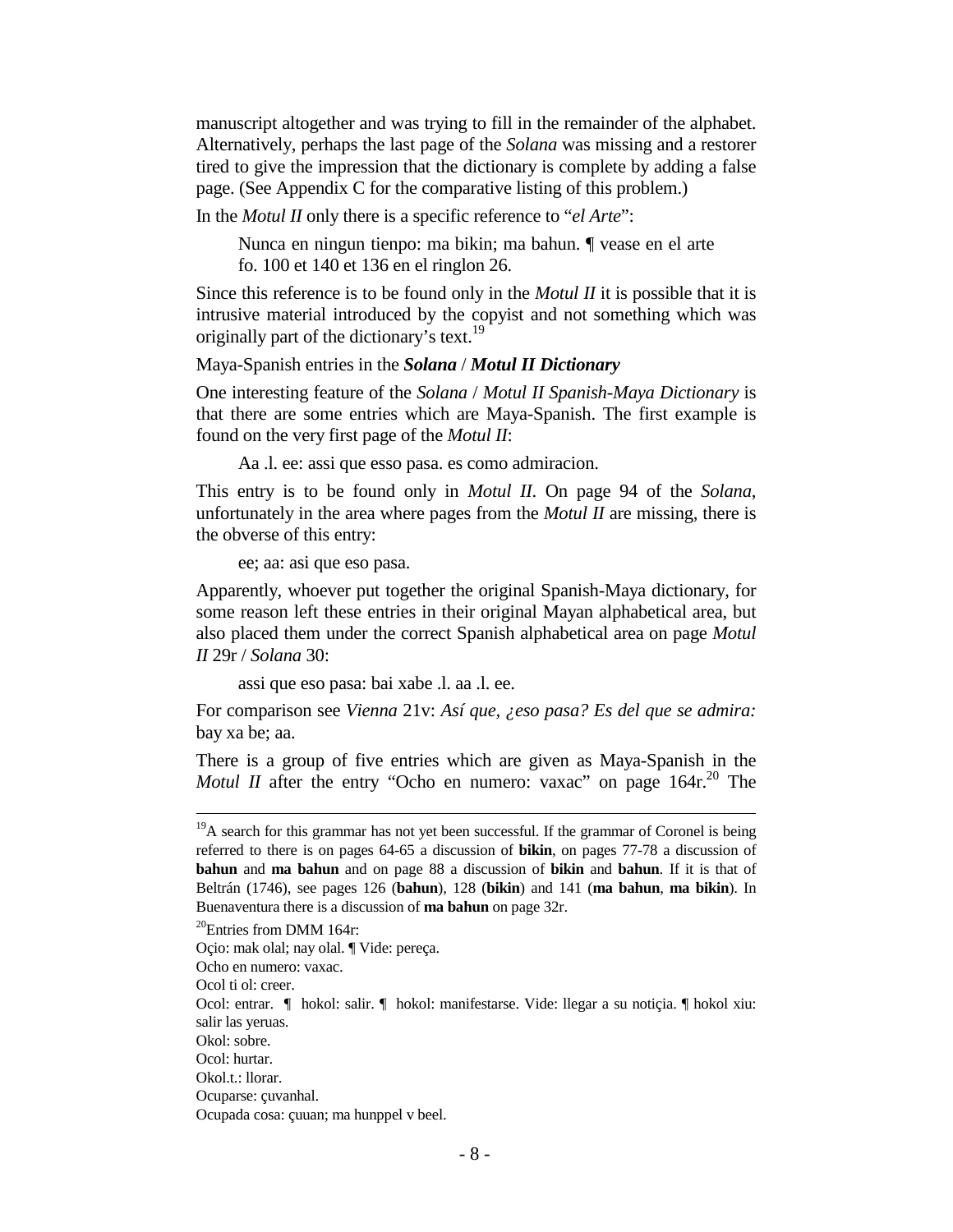*Solana* scribe changed these entries about to put the Spanish gloss first but otherwise left these entries in their original position. Needless to say leaving the entries "Creer:...; Entrar:...; Sobre:....; Hurtar:...; and Llorar:..." between "Ocho en numero..." and "Ocuparse..." makes them completely out of place. These entries as a group are not matched by the Maya-Spanish section of the *San Francisco* nor by any other known Maya-Spanish dictionary. Since these entries are not matched in other dictionaries then we must come to the conclusion that, 1) the *Solana* / *Motul II* dictionary is the obverse of a previously existing Maya-Spanish dictionary and that, 2) this Maya-Spanish dictionary is now lost.

The use of *vide* entries which reference Mayan glosses

One of the more perplexing things to be found in the *Solana* / *Motul II Dictionary* is that there are a number of entries in which a *vide* will refer to a Mayan entry. These *vide* entries take various forms as the following examples show:

 Amançebarse, y amançebamiento: veyancil; tzayomancil; tzubancil. ¶ Vide: numçah ol.

 Amansado anssi: kuban yol. ¶ Vide: ixma kub ol: la que no tiene amor al marido.<sup>21</sup>

Cosas asidas vnas de otras: vide: trauar et hoken hok.

Again, as in the case of the Mayan-Spanish entries, the conclusion must be that the writer had a Mayan-Spanish vocabulary at his disposition, and again, because the entry **ixma kub ol** is not to be found as it is given, this Mayan-Spanish vocabulary is apparently now lost.

Intrusive material in the *Motul II* from the *Vienna*

 $\overline{\phantom{0}}$ 

The place where the *Motul II* is missing the largest number of pages is from folio 85 to folio 104. Actually folios 83-84 were also at one point missing. The hand on these two folios is different from the one which wrote the rest of *Motul II*, and was a later attempt to fill in the missing material. This added material is actually a rather inaccurate copy of pages 72v-73v of the *Vienna Dictionary*. Interestingly enough, someone marked this material in the *Vienna* manuscript, placing the pound sign # in the left-hand margin in front of the entries Deestocar..., Desberarse... and the final entry Desbiarse... This symbol is not to be found in the rest of the *Vienna* and so seems to be clearly associated with the process of copying this material into the *Motul II*.

<sup>&</sup>lt;sup>21</sup>If one compares the gloss "ixma kub ol" with the same CMM entry on page 229r it will be seen that while the sense is the same the entry in itself is not. Compare also with the DMSF: Kubul ol; zuchal; tzayamhal ol: amanzarse. ¶ ixma kub ol; la mujer que no tiene amor a su marido. Here the gloss is much closer in form.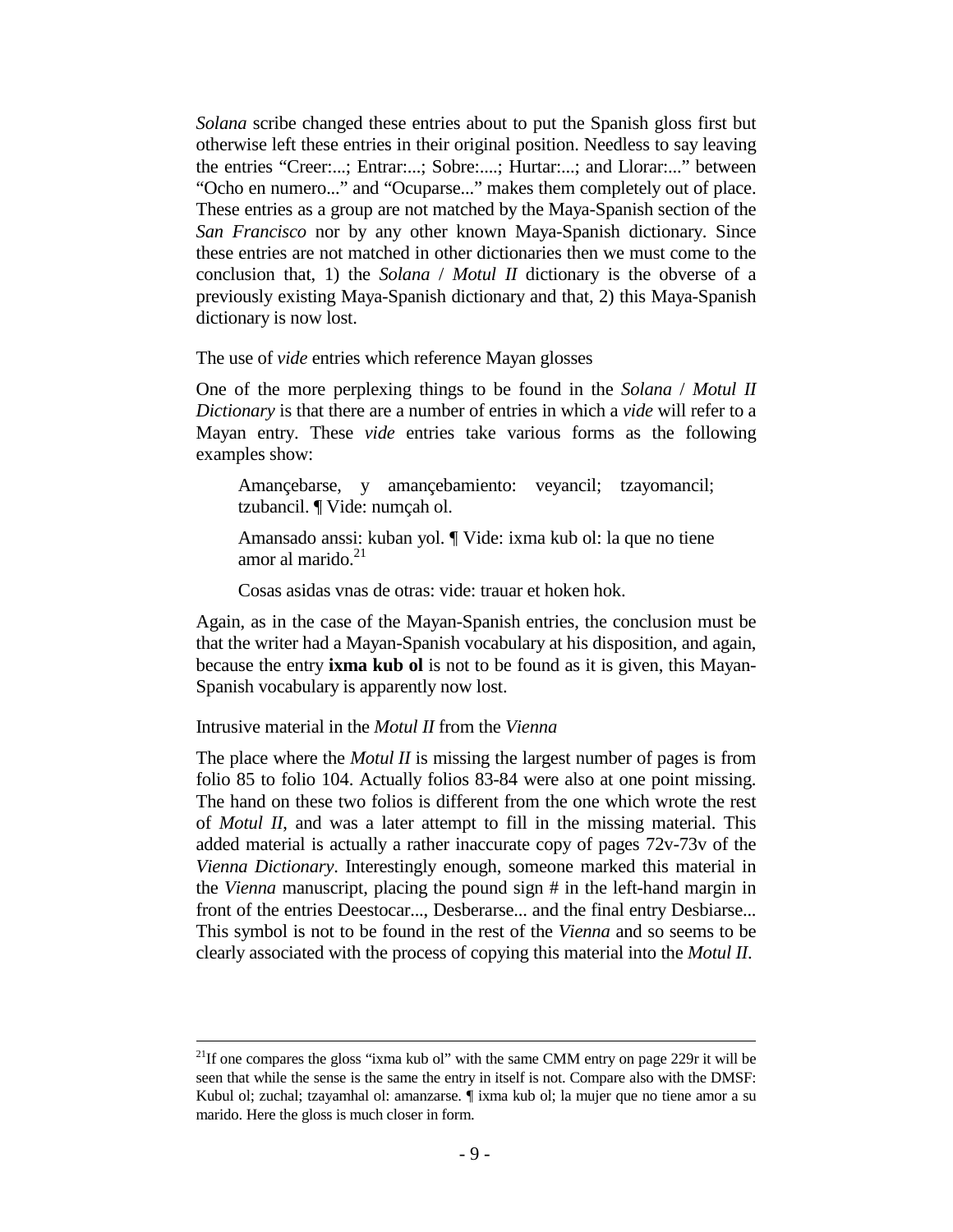# The *San Francisco Spanish-Maya Dictionary*

There is yet a third dictionary which upon closer inspection shows that it is also derived from the same original dictionary which is the basis for the *Solana* and the *Motul II*. It is the Spanish-Maya portion of the *Diccionario de San Francisco*.

In 1855 Juan Pío Pérez had in his possession a Maya-Spanish / Spanish-Maya dictionary from the library of Dr. Juan María Herrero y Ascaro. Pérez mentions in the preface to his copy of the *San Francisco Dictionary* that he had seen this dictionary on a couple of occasions, once in 1836 and then again in 1848.<sup>22</sup> This dictionary is now known as the *Diccionario de San Francisco*, so named because it was taken from the library of the Convent of San Francisco of Mérida when that convent was disbanded in the 1820's. The dictionary itself is now lost, but a copy was made by Pérez in the late 1850's or perhaps early 1860's. This copy is presently in the Middle-American Collection at Tulane University.

Unfortunately, Pérez had the habit of reordering the dictionaries he worked on according to "modern" spelling and alphabetical practices,  $2^3$  so at first glance it seems that the Spanish-Maya portion of this dictionary (sometimes referred to as the *San Francisco II*), while bearing great similarity to the *Solana* / *Motul II Dictionary*, is a different dictionary. However, upon closer examination, comparing these dictionaries entry by entry, it is clear that in fact the Spanish-Maya portion of the *San Francisco Dictionary* is the same as these other two dictionaries.

As far as can be ascertained, the *San Francisco Dictionary* itself has disappeared. Given Carl Hermann Berendt's comments about the Pérez transcript, which are written in the foreword to his copy of the Pérez transcript, $^{24}$  it is a shame that the dictionary from which Pérez worked is no longer available, because it would be valuable to see the original and how Pérez changed the dictionary in his transcript.

# The *Ticul Spanish-Maya Dictionary*

In 1836 Pérez copied a vocabulary which was found amongst the baptismal records in the church at Ticul. He rearranged it in 1847, and this rearranged copy was published posthumously in 1898. The *Ticul Dictionary* was dated January 26, 1690. While the author's name is not given, it should be noted

 $^{24}$ DMSF (1976: XI-XIII).

<sup>22</sup>*Diccionario de San Francisco* (DMSF), Prólogo por J. Pío Pérez (Graz, 1976:VII).

<sup>&</sup>lt;sup>23</sup>The most noticeable of these practices was to eliminate the use of " $\zeta$ " and substituting either "c" or "z" as is common usage today, and then running these words off to the appropriate alphabetical area. However, unfortunately sometimes in the shuffling about some entries got lost. Another Mayanist of the time, Carl Hermann Berendt, made a note about this problem in his copy of the Pérez transcript.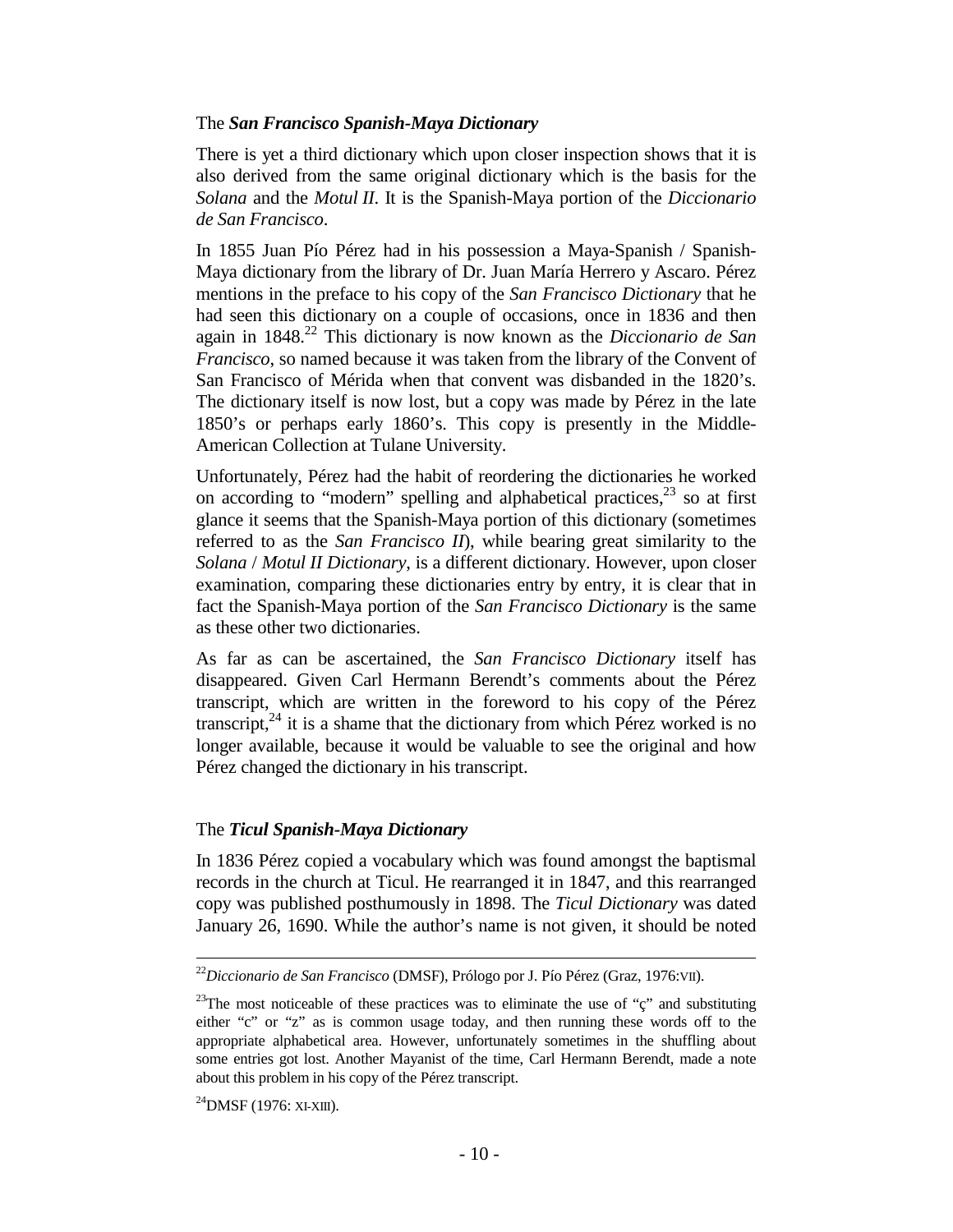that Fr. Gabriel de San Buenaventura was active at this time, and Beltrán mentions him as being a writer of both a Maya-Spanish and a Spanish-Maya dictionary, as well as the writer of the grammar<sup>25</sup> from which Beltrán was working while making his own grammar.

At first glance the *Ticul Dictionary* seems to be quite different from the dictionaries mentioned above. However, by the time one gets to the words beginning the letters "Al" it becomes noticeable that the *Motul II* / *Solana* / *San Francisco II* dictionaries are running almost the identical entries as the *Ticul*. (See Appendix D.) It becomes evident that in the Pérez transcript of the *Ticul* Pérez has rearranged the alphabetical sequence of the *Ticul* according to the "modern" method, as he states in the introductory pages to the *Ticul*. Furthermore, it would appear that either the ms. from which Pérez was working was badly damaged, or the ms. from which the writer of the *Ticul* was copying was badly damaged, including lost pages or parts of pages, and that someone supplied what he presumed was the missing material. That would explain why parts of the *Ticul* are very different from the *Motul II* / *Solana* / *San Francisco II* and why other parts are almost identical.

It is evident that in order to ensure that a transcript of the *Solana Dictionary* is as complete as possible, all four source works must be consulted, with the *Solana* and *Motul II* dictionaries supplying the basis from which the transcript is made, and the *San Francisco II* and *Ticul* supplying corrections and additional information.

# The Friars *Alonso de Solana* and *Gaspar González de Nájera*

Alonso de Solana and Gaspar González de Nájera were contemporaries of Diego de Landa. Some notes on the life of Solana were written up by Fray Bernardo de Lizana in his book *Devocionario de Nuestra Señora de Izamal y Conquista espiritual de Yucatán*, published in 1633, and some notes about the positions held by Nájera are to be found in Cogolludo's book *Historia de la Provincia de Yucathán*, published in 1688. It is apparent from these two works that Solana arrived in Yucatan in about 1560 and died in 1600 or 1601. While it is not known when Nájera arrived in Yucatan, it is clear that he was active in the 1580's. It is also known that he made a trip from Yucatan to Spain carrying with him a letter dated January 6, 1580, in which he is mentioned as being the person who was most knowledgeable about matters concerning the Maya. He is last mentioned in Cogolludo as being elected as a "definidor" for the year of 1603.

The frontispiece of the *Solana* dictionary gives the name of the author as

i  $^{25}$ It should be mentioned that the San Buenaventura grammar is basically a rewrite of the Coronel grammar published in 1620. Thus, while Beltrán says that San Buenaventura wrote both a Spanish-Mayan and a Mayan-Spanish dictionary, it would not be surprising to find that what San Buenaventura really did was to rewrite older dictionaries at his disposal.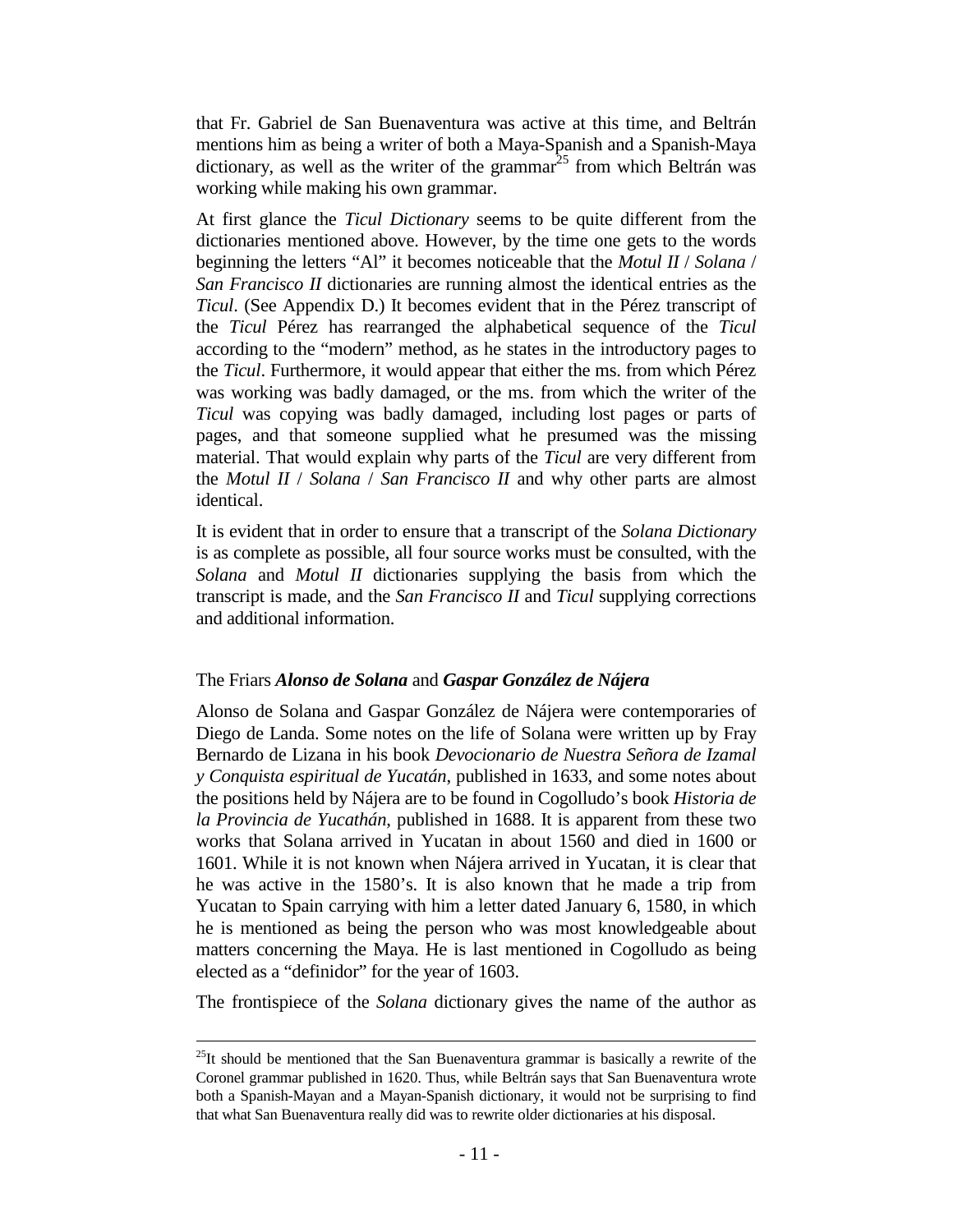being Fr. Alonso de la Solana, and the date of composition as being 1580. Lizana confirms that Solana was responsible for a "Bocabulario",  $26$  and so despite doubts raised by some researchers, it is not unreasonable to assume that the Solana "Bocabulario" mentioned by Lizana and the Hispanic Society's *Solana* dictionary are one and the same.

Attention is brought to Fray Gaspar González de Nájera because of the following entry on page 58v of the *Motul II*:

 Corromper virgen: çatçah çuhuyil; yet vayte; yax than, yax et vayte. Estos dos vltimos son dos conosidos, según diçe el Padre Nájara.

It is interesting to compare this statement with an entry in the *Vienna* where only the last two terms are given:

Corromper donçella, bocablo onesto: yax than [.l.] yax et vay [.t.]

It is not clear what role Nájera had in the formation of the *Bocabulario* of Solana. However, the above serves to reinforce the idea that the *Vienna* is the vocabulary of Nájera.

## The Controversy over the *Solana Dictionary*

 $\overline{\phantom{0}}$ 

Gates, and apparently at his instigation Thompson, have cast some unwarranted aspersions on the Hispanic Society's copy of the *Solana*. It was Thompson's claim that the *Solana* was in the Brigham Young University Library (Thompson 1960, 337), which may well have come from Gates' opinion in later life that he had the *Solana* (Thompson 1973, 65), but Thompson later noted that the *Solana* was not to be found at the BYU Library nor in the Princeton Gates-Garrett Collection, and further that he had seen the Hispanic Society's *Solana* (Thompson 1962, 14). It may well be that Gates got a glimpse of the then Huntington owned *Solana Dictionary*, or of at least some parts of it, and became aware that he had already reproduced nearly the same thing in a photographic copy earlier in the century (about 1915) in the form of the *Motul II Dictionary*.

Part of the controversy might well stem from the fact that there has been an obvious effort on the part of some unknowledgeable restorer to restore damaged paper and the writing lost on the area which had been destroyed in the Hispanic Society's copy of the *Solana Dictionary*. For example, starting with the word Aborreçedor on page 2 of the *Solana*, the left-hand margin for this entry and the next four entries was damaged. The person who repaired the manuscript tried to supply the Spanish glosses, but did so incorrectly. Later on in the *Solana* on page 228, as mentioned above, starting with "viva cosa: cuxan" (*Motul II*) / "visar cosa, cuxan." (*Solana*), the restorer of the

<sup>&</sup>lt;sup>26</sup>Escriuió bocabulario excelente en esta lengua maya, muchos sermones y sermonarios con grande propiedad, como si fuera indio mesmo. (Lizana, 1995:229)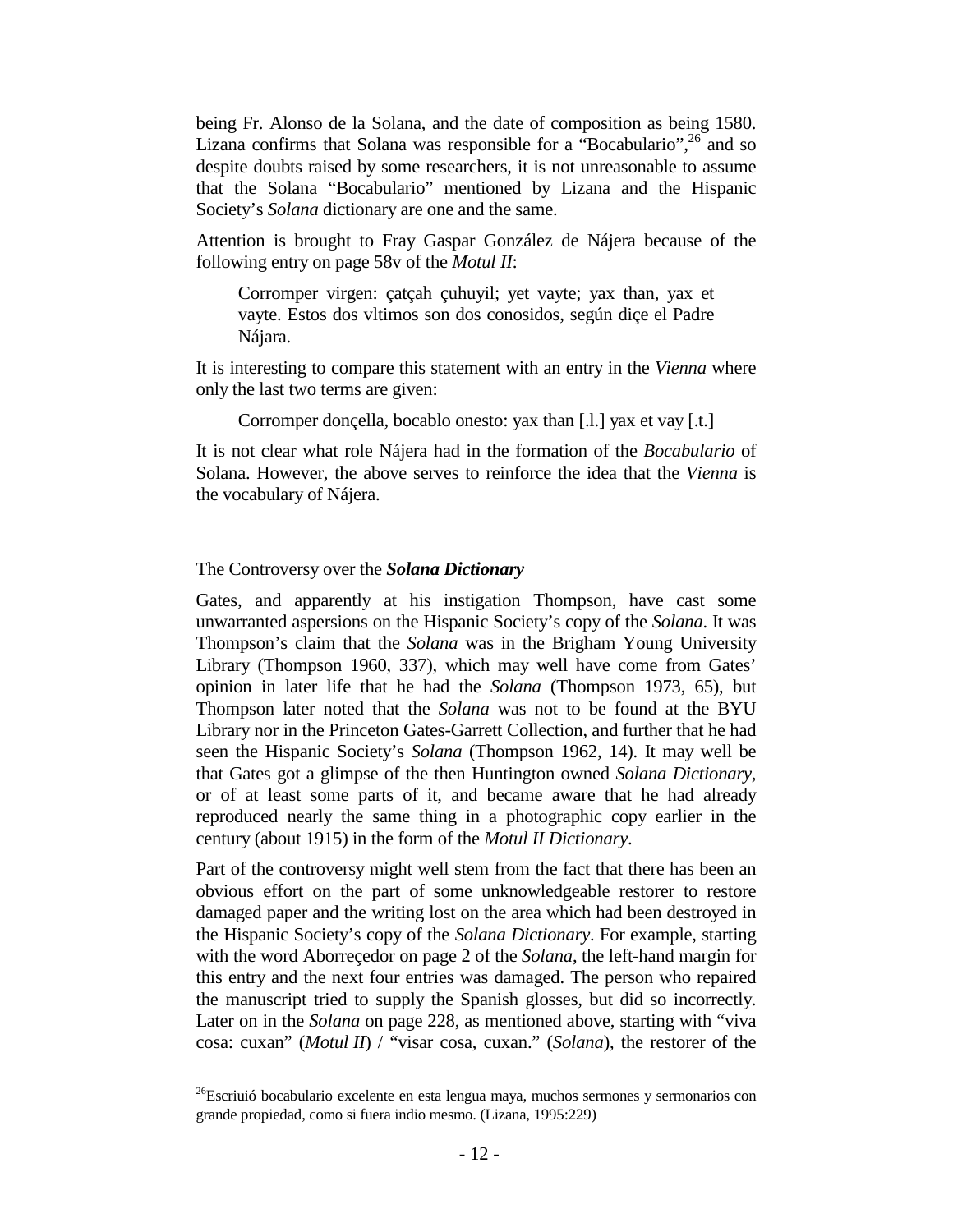*Solana* could not read the left-hand portion of the entries which he was restoring, and in an effort to fill in the Spanish words used an unrelated and incorrect series of words. (See Appendix C.)

While it is obvious that someone has tampered with the *Solana* in an effort to restore it, altering some of its parts, these alterations do not invalidate the work as a whole.

# **Status Report**

As mentioned in the opening paragraph of this paper, all of the dictionaries talked about in this article have been punched into computer files. The three principal Franciscan grammars, those of Coronel (1620), San Buenaventura (1684) and Beltrán (1746) and the liturgical work published by Coronel (1620) have also been entered. For comparative reasons the liturgical work of Beltrán (1740, 1757) has also been entered.

Also as mentioned above, some comparative work has been done already with the punched-in material. Appendix B gives some of examples of this work. Comparison between the Coronel liturgical and the Franciscan dictionaries is presently an on-going project, and hopefully many more examples of this kind will come to light.

In order to provide a guide into the labyrinthine origins of the Mayan Franciscan dictionaries, Appendix A displays a raw sketch of their possible authors, dates, places of composition and sources. It is easy to handle, but much caution is advisable before putting to work the data of this table. In no way it should be considered a conclusive study. There are many details, many missing pieces still of the jigsaw puzzle that are yet to be put together.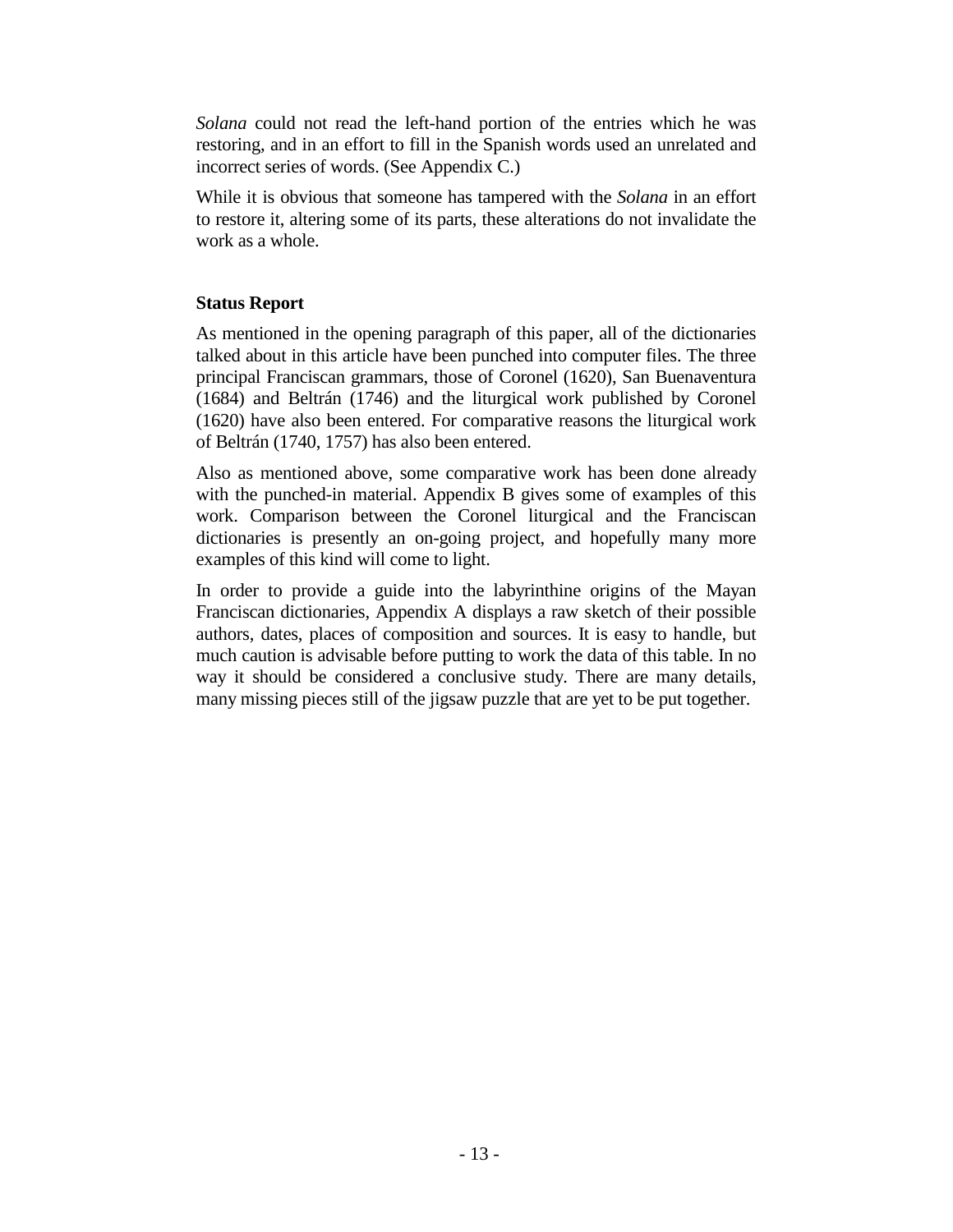## **Acknowledgement**

The author would like to thank René Acuña for all of his assistance and support for working on the subject of Franciscan Mayan dictionaries, grammars and literature. Although for years we have had numerous conversations and correspondence on the subject, our collaboration began in earnest in 1991. In the summer of that year I was invited to go to México D.F. to work with René on preparing the *Bocabulario de Maya Than de Viena* for publication by UNAM. Because of the number of problems which are to be encountered in the original manuscript it seemed only logical to look at all other available Franciscan vocabularies and grammars to see if there was some way to resolve the problems we encountered. However, because of the difficulties which we had in using these sources and the fact that the questions we were asking were often not easily found it became obvious that the best solution was to computerize all of this material so that any word or collection of words in these sources could be easily located. Thus began the rather long and at times very difficult job of typing these sources into the computer. A follow-up visit and work session was arranged by René in the fall of 1994 at which time we were able to review the work we had done on the various vocabularies and grammars in the mean time and also to work on making a definitive edition of the *Calepino Maya de Motul.* The gratifying result of this work is the publication by René Acuña through Instituto de Investigaciones Filológicas a collection of works which include the *Artes* of Coronel and San Buenaventura, the *Arte* of Beltrán, and independently of UNAM, the *Calepino Maya de Motul.*

René has been very instrumental in preparing the present article for publication. His contribution to it has been very substantial, especially in questions concerning the Franciscan friars mentioned here and in dating the various Franciscan vocabularies which are talked about in this article.

## **Abbreviations used**

BMTV = *Bocabulario de Maya Than / Viena* CMM = *Calepino Maya de Motul* DESF = *Diccionario de San Francisco II* (Spanish-Mayan) DMM = *Diccionario Maya de Motul* (Motul II, Spanish-Mayan) DMSF = *Diccionario de San Francisco* (Mayan-Spanish)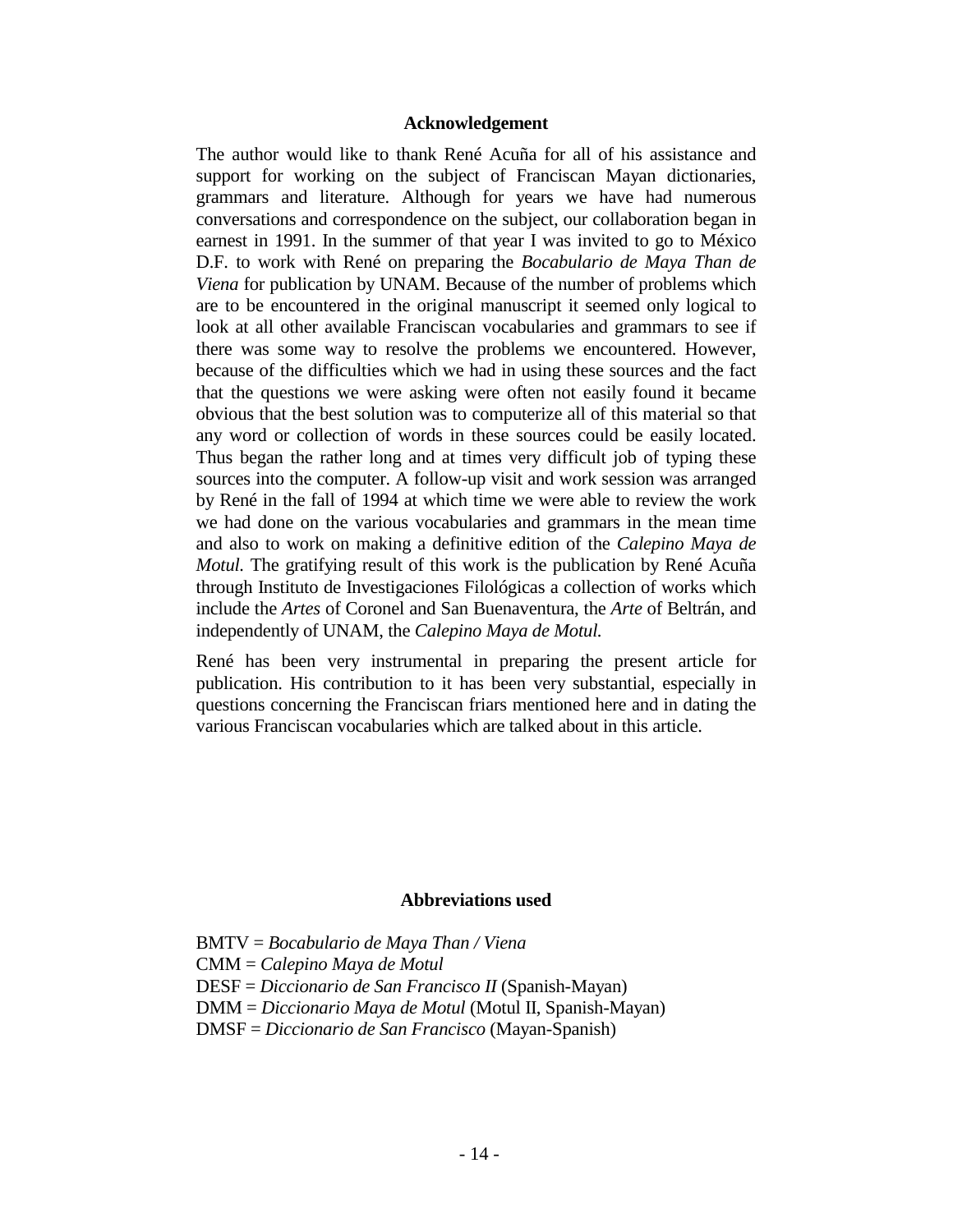## APPENDIX A

| <b>TITLE</b>                      | <b>AUTHOR</b>                  |      | DATE PLACE | <b>SOURCES</b>                                                    | O/C           | LANG. | <b>REPOSITORY</b>  |
|-----------------------------------|--------------------------------|------|------------|-------------------------------------------------------------------|---------------|-------|--------------------|
| Bocabulario de<br>Maya Than       | Gaspar González<br>de Nájera   | 1580 | Maní       | Mayan notes by<br>predecessors                                    | $\mathcal{C}$ | Sp/M  | Vienna.            |
| <b>Bocabulario</b><br>muy copioso | Alonso de Solana               | 1600 | Unknown    | Mayan notes by<br>predecessors<br>Najera's dict.                  | C             | Sp/M  | Hispanic Society.  |
| Motul II                          | Alonso de Solana               | 1600 | Unknown    |                                                                   | $\mathcal{C}$ | Sp/M  | Brown U. Library.  |
| Calepino Maya<br>de Motul         | Antonio de Ciudad Real 1614    |      | Motul      | Mayan notes by<br>predecessors,<br>Solana's and<br>Nájera's dict. | $\Omega$      | M/Sp  | Brown U. Library.  |
| Calepino Maya                     | Gabriel de<br>San Buenaventura | 1680 | Unknown    | Najera's,<br>Solana's and<br>Ciudad Real                          | na            | both  | Missing            |
| Diccionario de<br>San Francisco   | Gabriel de<br>San Buenaventura | 1680 | Unknown    | Late copy by<br>J. Pío Pérez                                      | $\mathcal{C}$ | both  | Tulane U. Library. |
| Diccionario de<br>Ticul           | Gabriel de<br>San Buenaventura | 1680 | Unknown    | Late copy by<br>J. Pío Pérez                                      | $\mathcal{C}$ | Sp/M  | Published, 1898.   |

\_\_\_\_\_\_\_\_\_\_\_\_\_\_\_\_\_\_\_\_\_\_\_\_\_\_\_\_\_\_\_\_\_\_\_\_\_\_\_\_\_\_\_\_\_\_\_\_\_\_\_\_\_\_\_\_\_\_\_\_\_\_\_\_\_\_\_\_\_\_\_\_\_\_\_\_\_\_\_\_\_\_\_\_\_\_\_\_\_\_\_\_\_\_\_\_\_\_\_\_\_\_

# **How the Mayan vocabularies grew: A tentative sketch**

 $C = copy$ 

 $\mathbf{O} = \text{original}$ 

M/Sp = Maya-Spanish

Sp/M = Spanish-Maya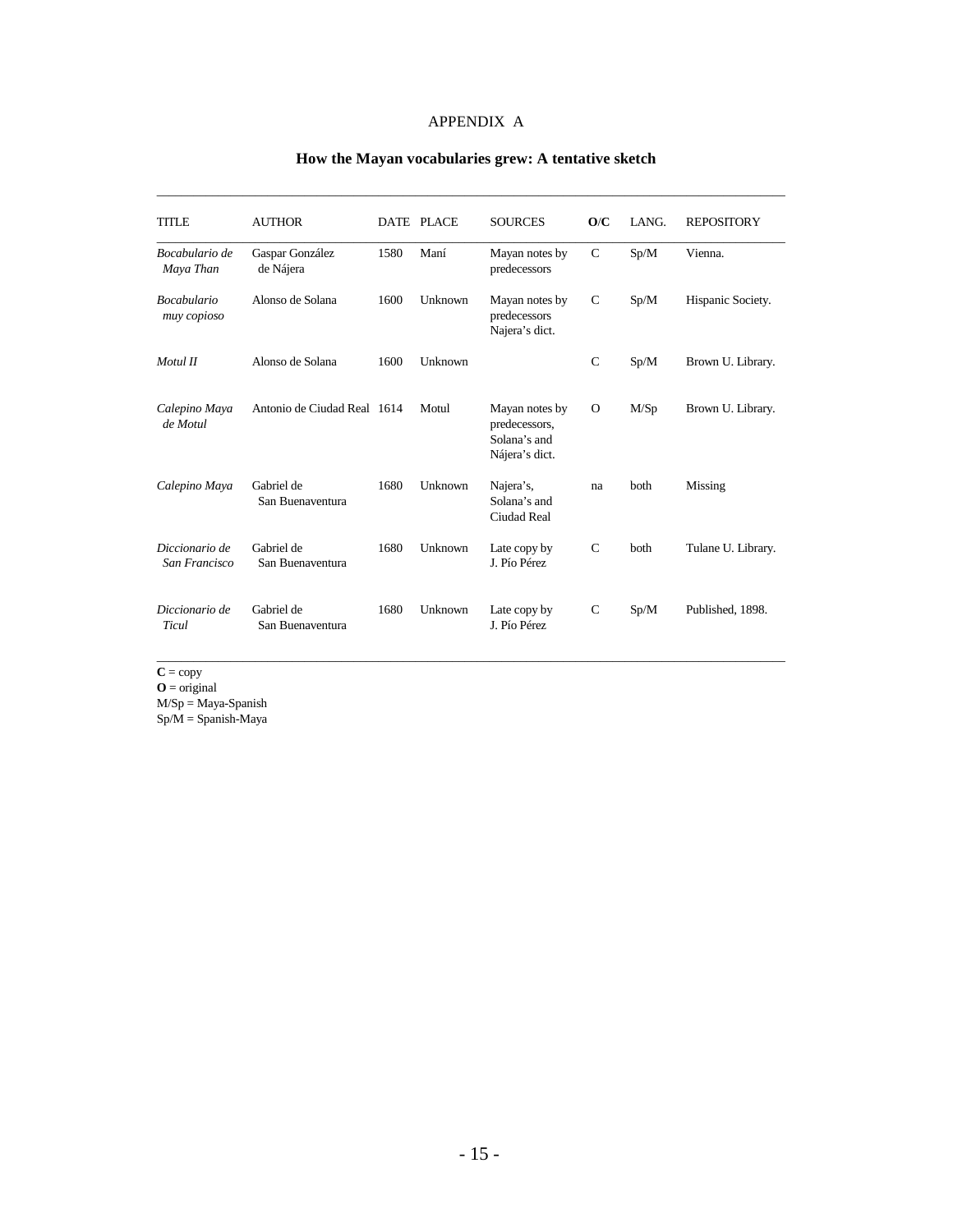## APPENDIX B  **Coronel's Discursos**

Coronel 4r: Ca utzac ca tohol patcantic teex: ca ix utzac ca cici cambeçicex ti vabici a benebalex te tu kul na Dios, te ti caane.

BMTV: Declarar derechamente: tohol pat can.t. ¶ Para que os declaremos derechamente como aueis de yr al çielo: ca vtzac ca tohol pat cantic teex, ca vtzac ca cici cambeçicex ti va bici a benebalex ti caan.<sup>27</sup>

Coronel 16v: Ca uhocçah<sup>28</sup> cayumil hundzit tucħelatil tichanchanbelil: tixmamacimilil timaix yubah Adan: cayutzcinah caix vpatah vcucutil huntul chuplal tichalatloe.<sup>29</sup>

BMTV: Sacar de una cosa otra, tirando, como espada: hil.t. .l. pay.t. ¶ Sacó Dios una costilla a Adán, y hiço de ella una muger: u hiltah Dios hun dzit tu c[ħ]elatil Adan, caix u patah u cucutil huntul chuplal ti c[ħ]elat loe.<sup>30</sup>

(CMM: expunged because of Inquisition?)

 $\overline{\phantom{0}}$ 

Coronel 20v: Ma uil yanhom cħapahal teex, maix vchuchom v kuxuchal a uokolex, maix bal bin numçicex ti ya matac a caanomex,

BMTV: Dolor tener con escosimiento: kuxul okol. ¶ No tendréis dolor ni pena de cosa alguna en el çielo: ma vchom v kuxuchal a vokolex maix bin a numçicex ti ya ti caan.

Coronel 44r: hex ca yumil ti Iesu Christoe ma yoltah u kamab v thanob, heuac bai thonlic, baix chinlic çuc tix dzedz taname, ti yanil tu tan ah xotkin to Pilatoe

BMTV: Cordero: yalam tanam, ix mehen tanam .l. ix dzedz tanam. ¶ Estaua humillado delante de Jesuchristo como manso cordero: bay chinlic yix dzedz tanam Christo ti yan tu tan ah xot kin cuchi.

<sup>27</sup>For some unexplained reason the Spanish gloss failed to translate the phrase **ca ix utzac ca cici cambeçicex** (Coronel) / **ca utzac ca cici cambeçicex** (BMTV). See CMM: Cici: en composicion; bien, con tiento y consideradamente o despaçio. ¶ cici mente: hazlo bien y con tiento. / Cambeçah: enseñar y la enseñaça. Translation: "and so that we can teach you well"...

<sup>28</sup>The Coronel text is in error: this should read **hokçah**. See CMM: Hokçah; hokeçah:} sacar afuera, manifestar, publicar, y deuulgar. Compare with BMTV: Desbuchar y echar del buche: hokçah .l. likul ichil hobonil. / Sacar algo fuera: hokçah.

<sup>29</sup>Note the use of both **cħelat** and **cħalat** for the word for "rib". The BMTV spells this word **chelat** in the example but reads **chalati** in the following: C[os]tilla de hombre: u c[ħ]alati[l] uinic. There are two other examples in the BMTV in which **cħalatil** / **chalat** are given: Quebrar las costillas a otro... / Rayos [o costillas] de la noria... The DMM/Solana gives Costilla de espinazo: cħelat., whereas the CMM reads as follows: Cħalat: costilla del hombre y de qualquier animal.

 $30$ Note that the Coronel sentence is more complete. Furthermore, the BMTV example uses the verb **hiltah** instead of **hokçah** and **Dios** as opposed to **ca yumil**. The Coronel translates as, "Then our lord took out one rib very slowly so that Adan neither died nor felt it; then he made and formed the body of a woman from this rib."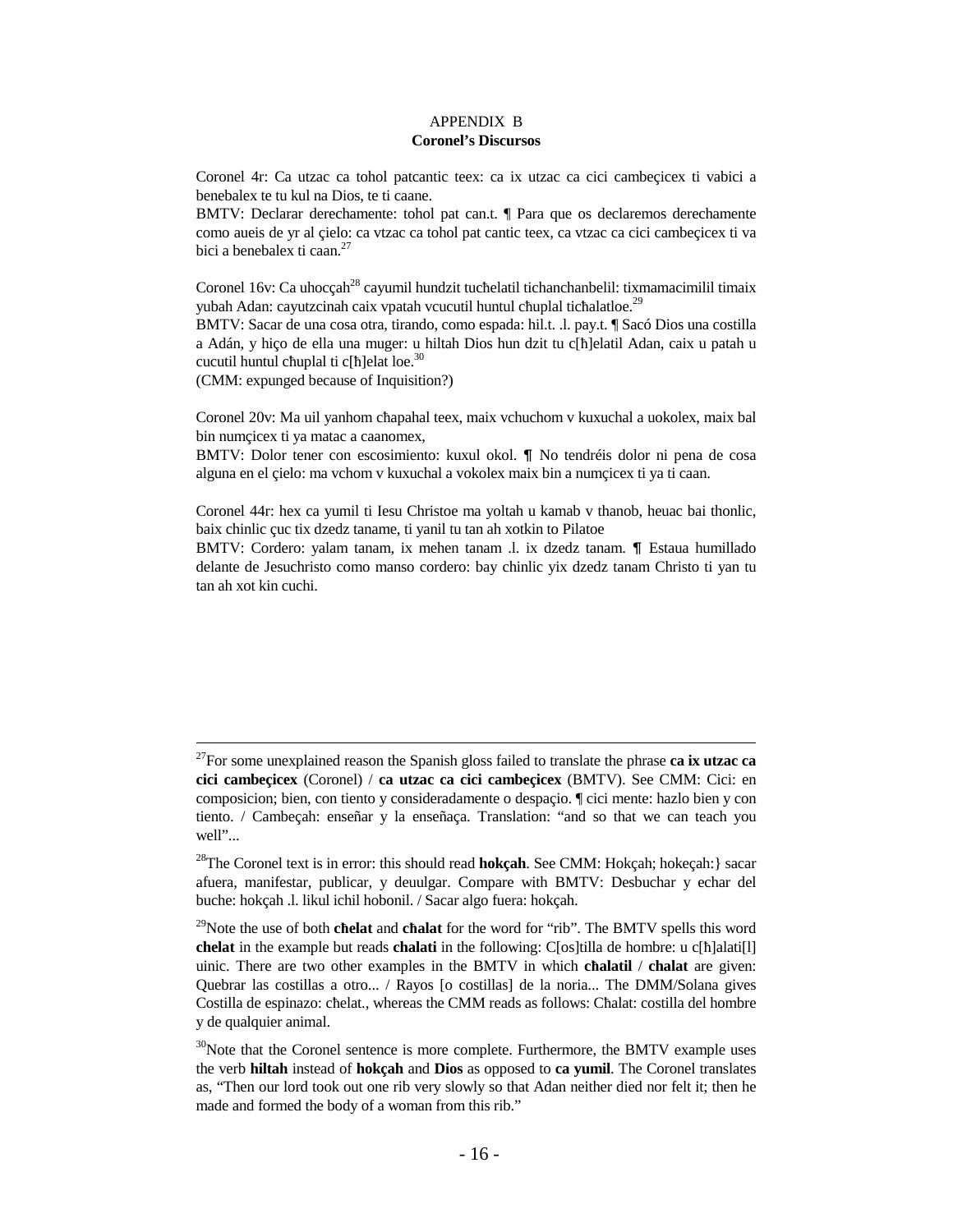Coronel 165v: Be, mehenexe, toon mehe[n] ca noh Ahau ti Dios tumen ix v keban ca yax yumob ca pulci vay tu kom valil ich lae.<sup>31</sup>

Coronel, Doc 2: coon yal Euae tech lic ca put yktic tamuk cacan, tamuk ix cokol vay tu koom vaalil ich lae. $32$ 

BMTV: Valle entre dos montes: kom .l. hem. ¶ Aquí en este balle de lágrimas: vay tu kom yaalil ich lae.

CMM: Kom: hoya, valle, o barranco.... ¶ vay tu kom yaalil ich lae: en este valle de lagrimas.

Coronel 165v: chupanonix tuyabal numya, yetel otzilil, ychticilyaix vmalkintoon tuyam canupob.

CMM: Ich ticil ya: con trabajo y miseria. ¶ ich ticil ya v mal kin toon: con trabajo y niseria passamos la vida.

Coronel 190r (1576 ms.: pp. 322-323):<sup>33</sup> ca v lapah vba Iudio huntul ichil Christianosob, tu mucul muculil cuchi, vchebal yilic v nuucul v kuil thanob,

BMTV: Çeremonias, como de misa y coro: kuil than. ¶ Mesclóse un judío entre los christianos desimuladamente, para ber las ceremonias que tenían: v lapah vba judio huntul ychil christianob ti mucul muculil, vchebal yilic v nuucul v kuil thanob cuchi. $34$ 

CMM: Lap.ah.ab: encaxar, meter o entremeter, poner y mezclar vna cosa entre otras, y esconderla assi.... ¶ v lapah v paalil ychil v paalil cristianoob: mezclo o metio su muchacho y entremetiole entre los de los cristianos.

Coronel 233r-233v: ¶ Lic va a yacunic Dios paynum yokol tulacal. Amas a Dios sobre todas las cosas.

Coronel, Doc 5: V hunppel bin a yacun Dios paynum yokol tu çinil.<sup>35</sup>

Coronel, Doc 5: He lahunpedz yalmah thanil Dios lae, caa tzuc yanil v yacunabal Dios paynum yokol tulacal .y. a lak bay a yacunic abae.<sup>36</sup>

BMTV: Amar: yacunah. ¶ Amad a Dios sobre todas las cosas: yacunex Dios paynum yokol tulacal. / Más o sobre, adueruio de conparación: paynum okol .l. pot manan okol. ¶ Amo a Dios sobre todas las cosas: in yama Dios paynum yokol tulacal.

CMM: Paynum: sobre o mas; es comparatiuo. ¶ in yama dios paynum yokol tulacal: amo a Dios sobre o mas que a todas las cosas.

<sup>&</sup>lt;sup>31.</sup>Thus, you children, we the children of our great lord God because of the sin of our first parents are thrown here into the valley of tears."

 $32$ . We the children of Eve sigh to you while we moan and while we cry here in the valley of tears."

<sup>&</sup>lt;sup>33</sup> The last part of the 1576 Manuscript, beginning on page 201, is parallel to the Discursos Predicables from page 158v through page 214v.

<sup>34</sup>Note the difference in the placement of the word **cuchi**.

<sup>&</sup>lt;sup>35</sup>Note what appears to be the incorrect usage of the word **tucinil** = "everywhere" whereas all other examples of this phrase give **tulacal** = "everything". Translation of the sentence as is: "The first is that you will love God more than everywhere." See the correct usage of the phrase **tu çinil** in the line **Ocaan ti uol Dios citbil, uchuc tumen tu çinile,** given below in the Doctrina.

<sup>&</sup>lt;sup>36.</sup>Here are the ten commandments of God, two of which are God is to be loved over everything and your fellow man (is to be loved) as you love yourself."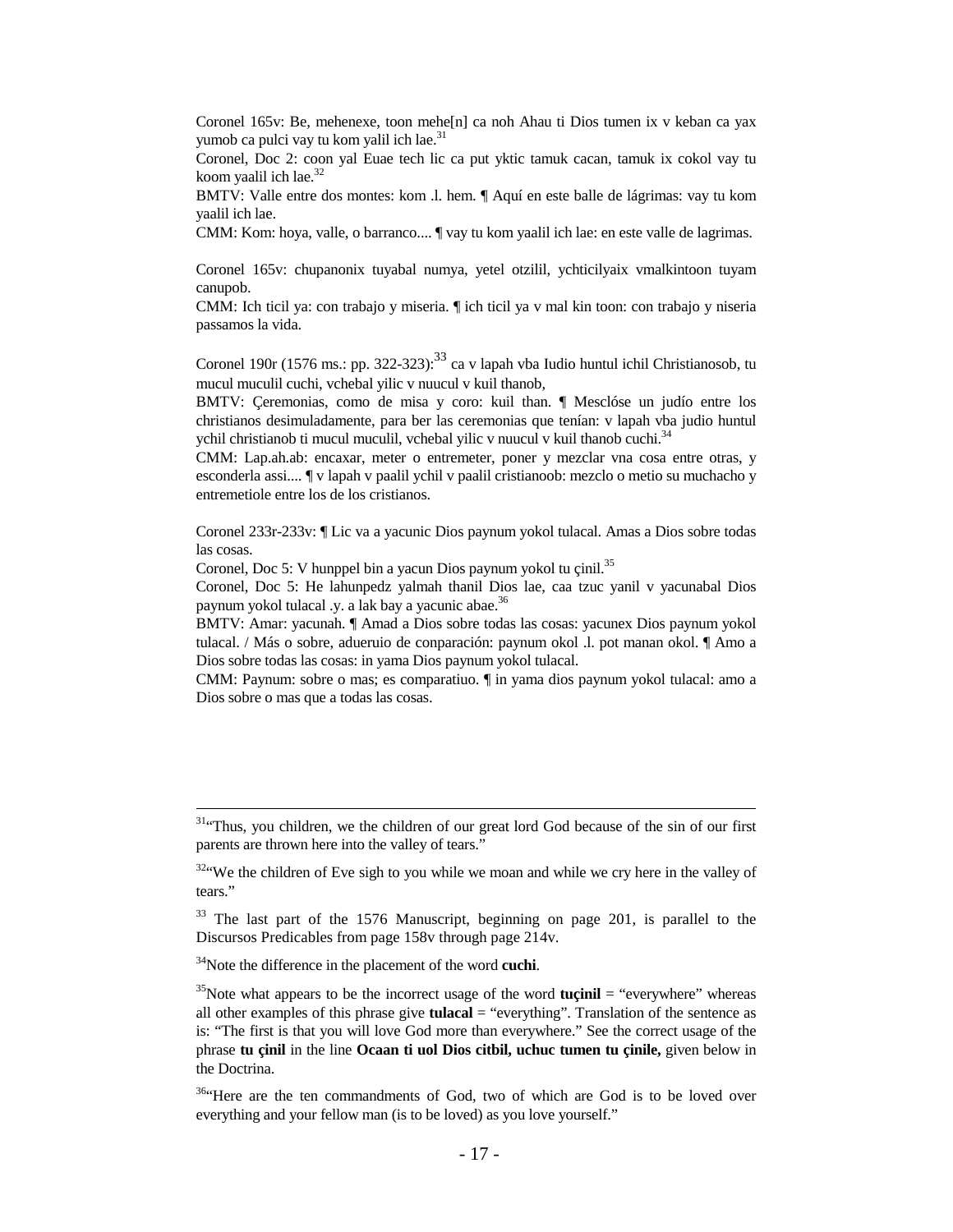#### **Coronel's Doctrina**

Coronel, Doc 1: tocoon ti cah ualob,

BMTV: Libranos de nuestros enemigos: tocon ti cah valob.

Coronel, Doc 1: ma ix a uilic ca lubul tac tumtabale<sup>37</sup>

BMTV: No permitáis que caigamos en tentación: ma a vilic ca lubul tac tumtabale. CMM: Ma: no. es particula prohibitiua antepuesta en presente de indicatiuo.... ¶ Item: es deprecatiua. Ma a uilic ca lubul tac tumtabale: no permitas caygamos en tentacion.

Coronel, Doc 2: Ocaan ti uol Dios citbil, uchuc tumen tu çinile,

BMTV: Creo en Dios Padre: ocan ti vol Dios Citbil. / Poderoso en todo: vchuc tumen tu çinil.

CMM: Tu zinil: todo; contidad concreta. ¶ in cucutil tu çinil: todo mi cuerpo. ¶ vchuc tumen tu zinil Dios: es dios todopoderoso....

SFM: Uchuc tumen ti zinil: poderoso en todo.

 $\overline{\phantom{0}}$ 

Coronel, Doc 2: tali tu chi Poncio Pilato numci ti ya

BMTV: Por mandado: likul ti chij, tali ti chij .l. tal ti chij. ¶ Por mandado de Poncio Pilato: likul tu chij Poncio Pilato.

CMM: Likul ti chij: por mandado. ¶ likul tu chi Pontio Pilato numci ti ya: por mandado de Ponçio Pilato padecio.

CMM: Tali ti chij: por mandado de alguno. ¶ Tali tu chij Ponçio Pilato: por mandado de Poncio Pilato; salio de su boca.<sup>38</sup>

<sup>&</sup>lt;sup>37</sup>Note the use of conjunction **ix** in **ma ix** which is absent from the examples given in the dictionaries. On pages 155r-188r of the *Discursos Predicables* in the Exposicion del Pater Noster, page 182v, this particular line is given as: **Chan a uilab ca lubul ti dzaal pach.** The use of the phrase **dzal pach** seems to be inappropriate for "temptation" in as much as it is composed of **dzal** = pressure, for example when applied by the hand or a press, and **pach** = the back of an object. See CMM: Dzal pach: hazer fuerça o violencia; constreñir o apremiar y la tal fuerça o violencia. Sometime between the time the Exposicion was written and the *Pater Noster* was revised (which of course had to be before the BMTV was written) an attempt was made to correct this problem and the word **tumtabal** was substituted for **dzal pach**. However, **tumtabal** does not really mean "temptation" either. See CMM: Tum.t.: considerar, prouar, experimentar, arbitrar, deliberar, ordenar, traçar, y dar orden y traçar en algun negoçio, y pensarlo bien: y la tal consideracion, deliberaçion y orden. / Tumut. tumtah, tumte: lo mismo. / Tumtabal: es al passiuo. (The Michelon edition of the DMSF does equate both **dzal pach** and **tumut** with "tentación", but this may well be after-the-fact translation. See DMSF: Dzal pach; tumut; tumtah; tumtah ol; ppiz muk: tentar, probar, esperimetar, tentación. ¶ balx u chun a dzalic ti pach ti keban: ¿porqué lo provocas o tentas a pecar?)

<sup>&</sup>lt;sup>38</sup>Note the difference between the BMTV and the first example from the CMM which use **likul tu chi** and the Coronel and the second example from the CMM which use **tali tu chi**.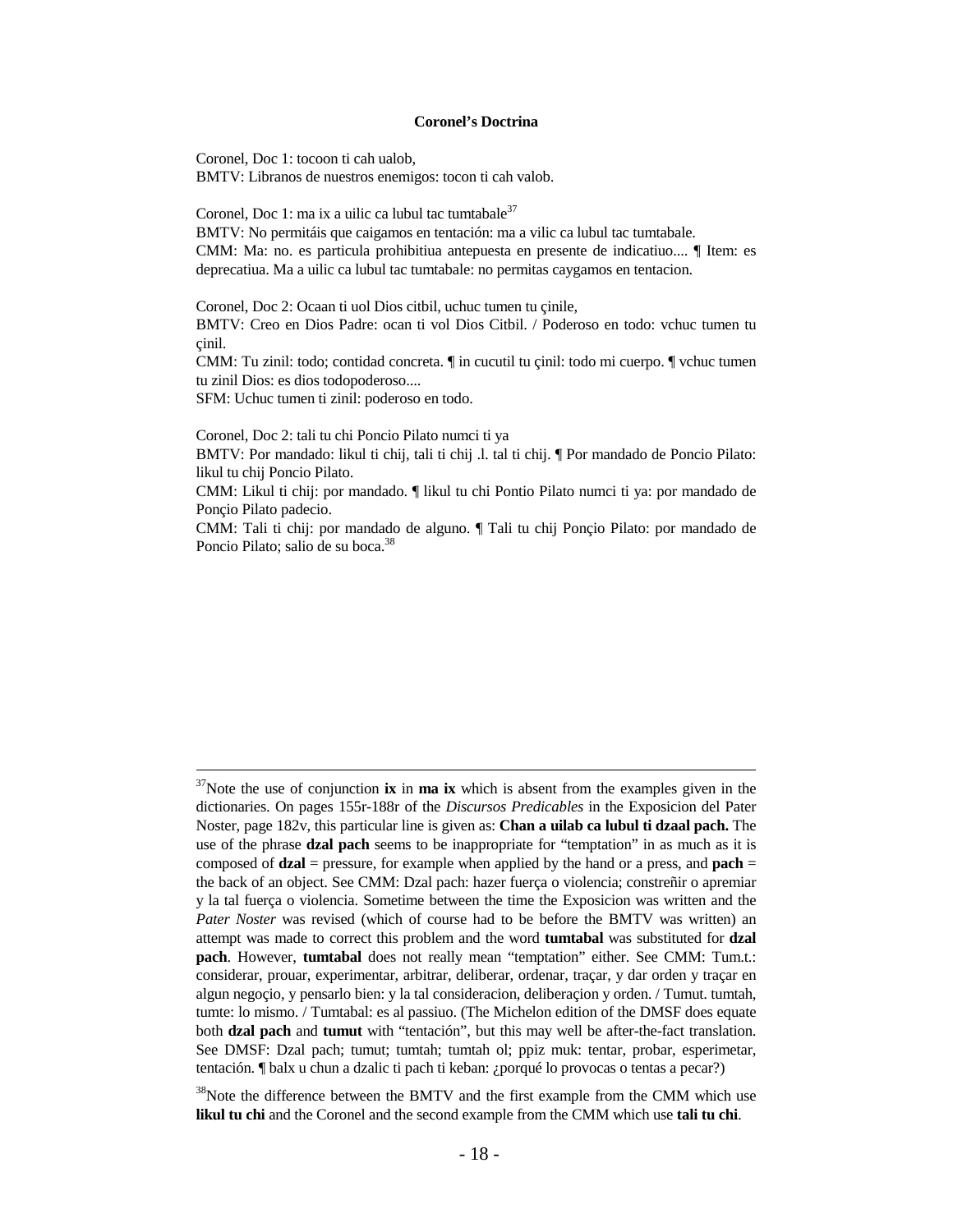Coronel, Doc 2: tij tun likul ca bin tac v xotob v kin cuxanob yetel cimenob. BMTV: Jusgar, oficio de juez: xot kin, xot tab .l. xot tabil. ¶ Bendra nuestro Redemptor a juzgar los biuos y los muertos: bin tac c'ah lohil v xotob v kin cuxanob yetel cimenob.<sup>39</sup>

Coronel, Doc 2: çipen ti Dios yetel ti yalmah t[h]anil,

BMTV: Pequé contra Dios y sus mandamientos: çipen ti Dios yetel ti yalma[h] thanil.<sup>40</sup> CMM: Nup: cosa contraria, que esta de frente o otro que esta de frente y opuesto de qualquier cosa que se le pone en contra, o el contrapeso que pone a alguna cosa.... ¶ çipen tu nup yalmah thanil dios: peque contra los mandamientos de dios.

Coronel, Doc 2: Tezcuntech ix ahaue BMTV: Sálbete Dios, reina y madre: tezcuntech Dios, ix ahaue.<sup>41</sup> CMM: Tezcun.t.: saludar; es vocablo antiguo con que saluda. Van a los grandes señores. ¶ Tezcuntech ix ahaue:

 $39$ Note the introduction of **cah lohil** = "our redeemer" in the BMTV example.

<sup>40</sup>Note that in the Doctrina the **h** is missing in **thanil** whereas in the BMTV it is missing in **yalmah**.

<sup>41</sup>Again, as happened above with the phrase **tali tu chi**, note that the BMTV differs from Coronel and the CMM. It is not clear why the word **Dios** was introduced into the BMTV.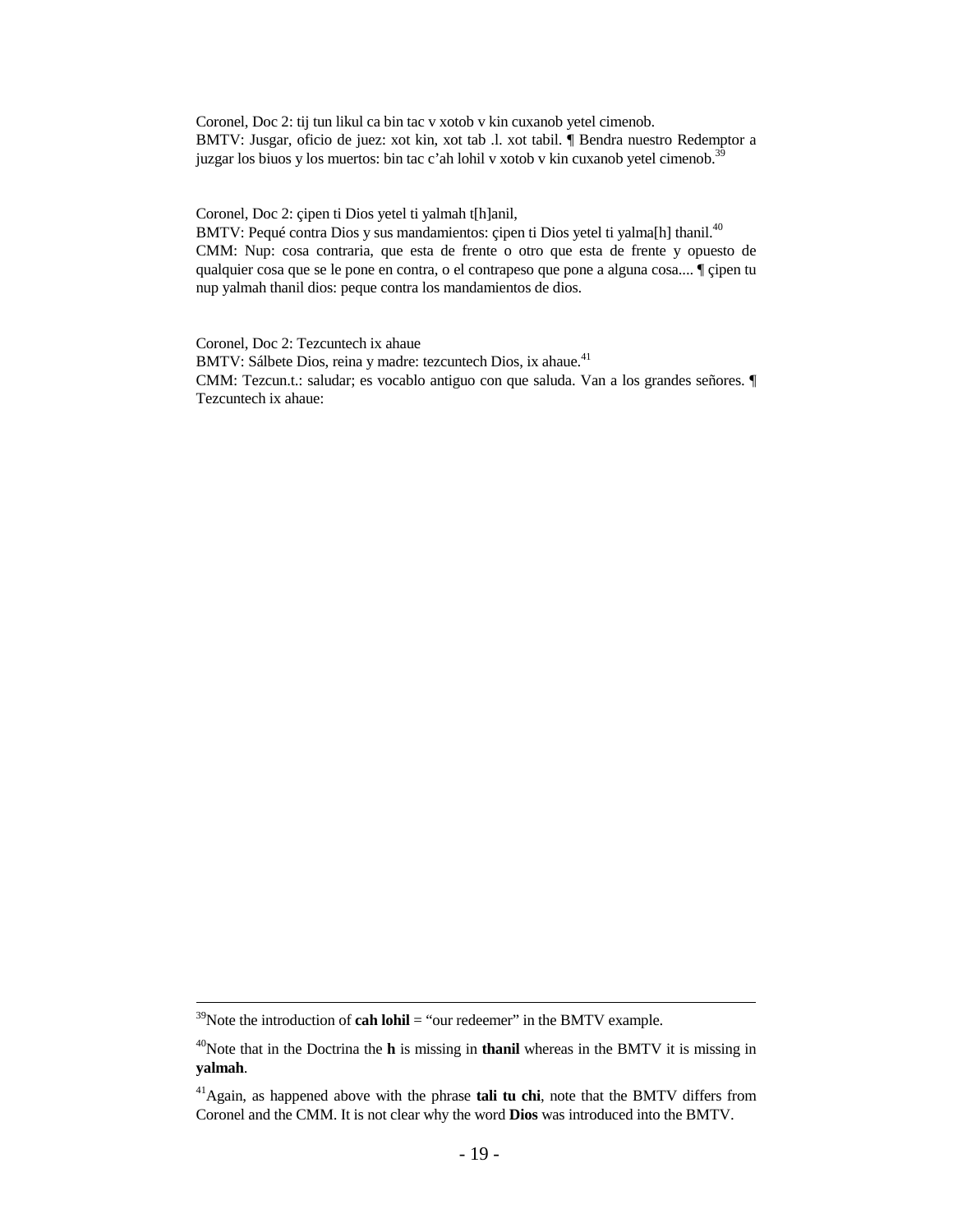## APPENDIX C

## Comparison of the *Solana* and *Motul II* Dictionaries

To give the reader an indication of how the *Solana* and *Motul II* Dictionaries are related to each other, the following parallel passages are presented. These passages are chosen not only to show where the two dictionaries agree, but also to show where they differ. The first passage is from the beginning page. The second passage is from near the end of the two dictionaries to show the problems which the copyist or restorer of the Solana manuscript encountered as he approached the end of the manuscript.

| Solana, page 1r                        |  |  |  |  |
|----------------------------------------|--|--|--|--|
| bocabulario en lengua Maya<br>a ante b |  |  |  |  |
| A. Preposicion, ti.                    |  |  |  |  |
|                                        |  |  |  |  |
|                                        |  |  |  |  |
|                                        |  |  |  |  |
|                                        |  |  |  |  |
|                                        |  |  |  |  |
| Abadesa de kin y chun ythan            |  |  |  |  |
| abahar ou--xte,                        |  |  |  |  |
| abalancarse, pic chinba,               |  |  |  |  |
| pulba, cith pan                        |  |  |  |  |
| abracar entre los bracos.              |  |  |  |  |
| Mek. Holmekte.                         |  |  |  |  |
| abarcar entre las manos y              |  |  |  |  |
| la tal abarcada. Lot.                  |  |  |  |  |
| abarca y qual quier calsado            |  |  |  |  |
| de cuero. Keulel xanab                 |  |  |  |  |
| abarrar barro en la pared              |  |  |  |  |
| Arrojandolo. Pak chinte                |  |  |  |  |
|                                        |  |  |  |  |
| abarrer o arebañar. Vol mol            |  |  |  |  |
|                                        |  |  |  |  |
| Abatida cosa. Cabal cunan              |  |  |  |  |
|                                        |  |  |  |  |
|                                        |  |  |  |  |

The *Motul II* is more complete than the *Solana* at the very beginning and there are indications that the *Solana* copyist was having difficulties with his text, but on the whole there are not many significant differences. Aside from this, typically the *Motul II* has some extra entries, especially of the *vide* or *idem* type, but on the whole there is basically little difference between the two manuscripts.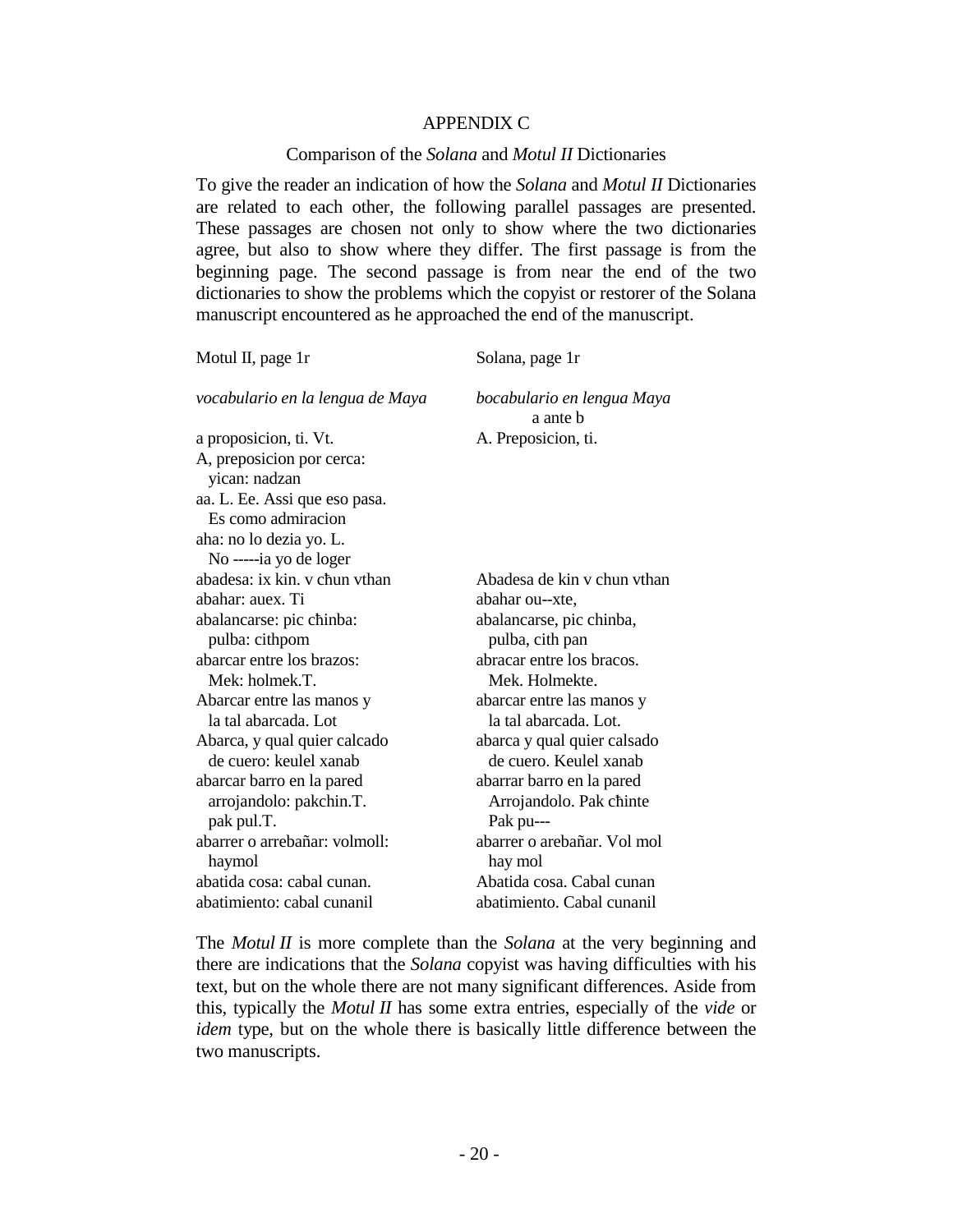Now for a look at the entries near the end of the two manuscripts showing the beginning of confusion as mentioned above.

Motul II, page 234r Solana, page 228 visitar: -- thibah vissitar, thibah visitar y consolar: ppum vissitar y consolar. Ppum. Visitar los pueblos: thibah vissitar los pueblos. Thibah cah: xoytah cah: zutcah cah. Xoytah cah, zut cah visita sugeta al conuento: cuchcabal visita sujeta al conuto, cuch cabal visitar los lazos: mab.T. Vissitar los lazos. Mabte. Vision, o fantasma: manab. Vision o fantasm--, manab visiones ver: manabchi.T. Visaga: be--- manab chite visiones ver como entre visiomes be-- como entre sueños: nay.T. Sueños. Nayte vista de qualquier cosa: Pacat vision de --al quiera cosa. pacat. Viva cosa: cuxan. Visar cosa, cuxan. Viuda: ah cin icham: ixmaicham visora, ah cimycham, ixmaicham viudo: ahcim atan: Ixma atan visado, ah cim atan. ixma atan viudez deella: ixmaichamil vista-- deella. Ixmaichamil vivir, o morar en casa o pueblo, vide: morar. Vivir, vide: vida: vizco de los ojos: zat vuich vista delos ojos zat vuich vizcocho, o pan tostado: vista de ojos roan tostado. Oppbiluah oppbilvah vizcochar: oppcinah uah. Vistuar: oopp cinah vah vmana cosa, vmanidad: vinicil /234v vituallas y humanidad, vinicil vmanas obras: vini---vmeda cosa o mojada: dzom vizconde o mojada. Dzom. Dzuucnac: dzaacnac dzuucnac. Dzaacnac vmedecerse anssi: dzoomil, dzuucnacil vocativo dzomil dzuucnacil vmedad anssi: dzoomil, dzuucnachil. voluntad dzoomil Dzuucnachil, vmeda tierra empapada en agua: voluntario ----pada enagua. Yukucnac luum yukucnac luum vmedecerse como la hostia en volar dar el voto ---ia en la boca: pukul. La boca, pukul vmilde: ah thontal: ah chintal: voto desto manera ah chintal ah thoncinahba ahthon cinah b. /229 Vmilmente: tu dzaabal thontal vulgar vmilarse: thontal: chinntal: vulgarmente thoncinahba vuestra cosa vmillar a otro: thoncunba: chincunab.

vmillarse, vide: derribarse postrando: xabon hincar las rodillas. xabonera yerva

 X ante v Xaquima

etc.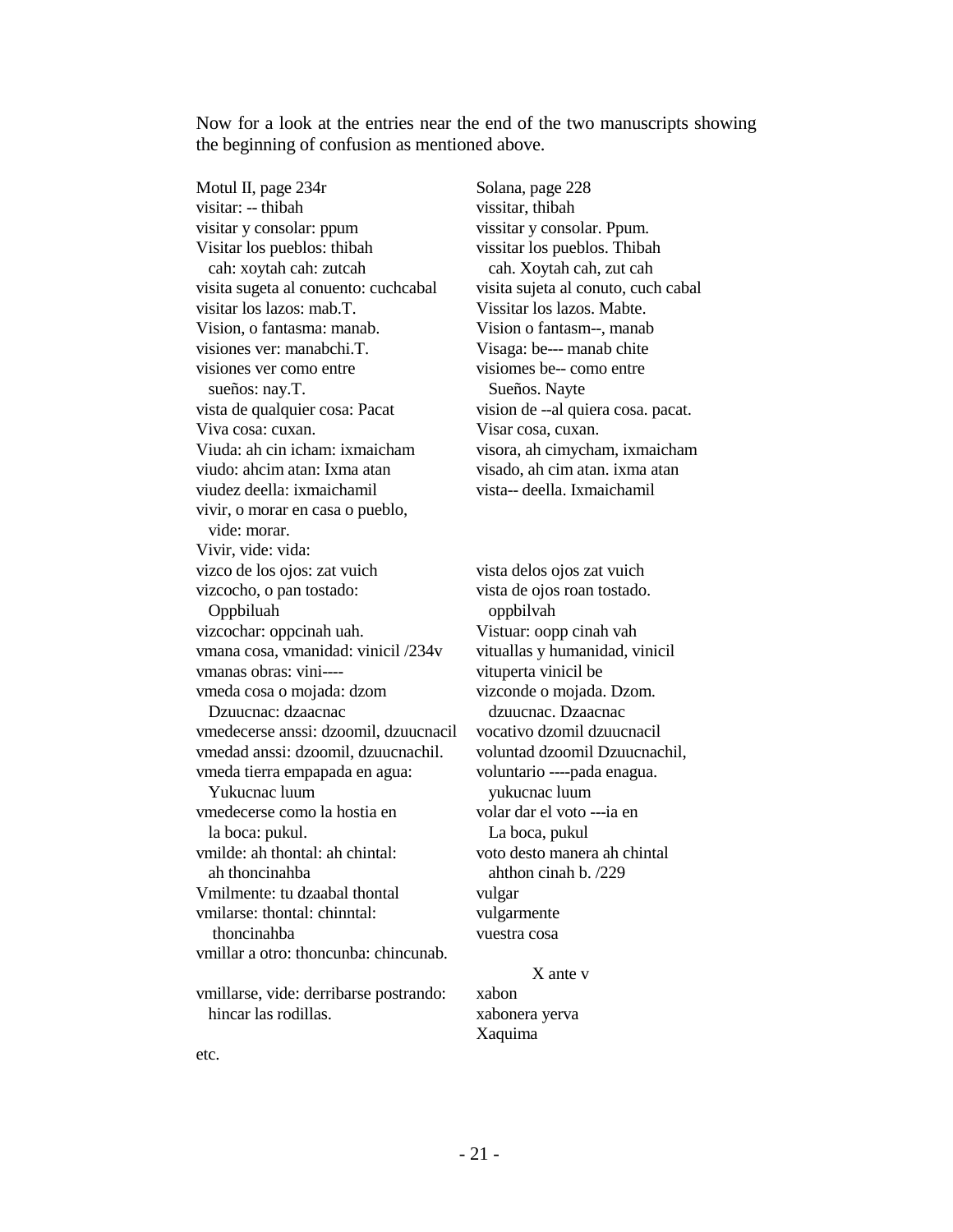With the page 229 of *Solana* the copyist or restorer gives up trying to figure out what he is working on, and gives only a list of Spanish words from "vulgar" on to the end of the manuscript.

It is interesting to note that starting with "viva cosa: cuxan" (*Motul II*) / "visar cosa, cuxan." (*Solana*) the copyist or perhaps the restorer of the *Solana* couldn't read the left-hand portion of the entries which he was working on, and in an effort to fill in the list used a series of words, perhaps from another dictionary, to fill in the voids. Obviously this person didn't know Mayan, or he would have, one should think, known that for "ah cim icham" and "ah cim atan" "viuda" and "viudo" would have been the proper words.

It seems evident that neither of these two dictionaries is a copy of the other, but that each is a copy of some older source or even perhaps of older copies of some even earlier source. It would seem that the *Solana* could not be a copy of the *Motul II* dating from a time when the *Motul II* was complete (if indeed there ever was such a time) because otherwise the *Solana* copyist wouldn't have had the problems which he did with the last pages since the *Motul II* is clear enough to copy from. On the other hand, the *Motul II* couldn't have been copied from the *Solana* or the final pages would have been defective also.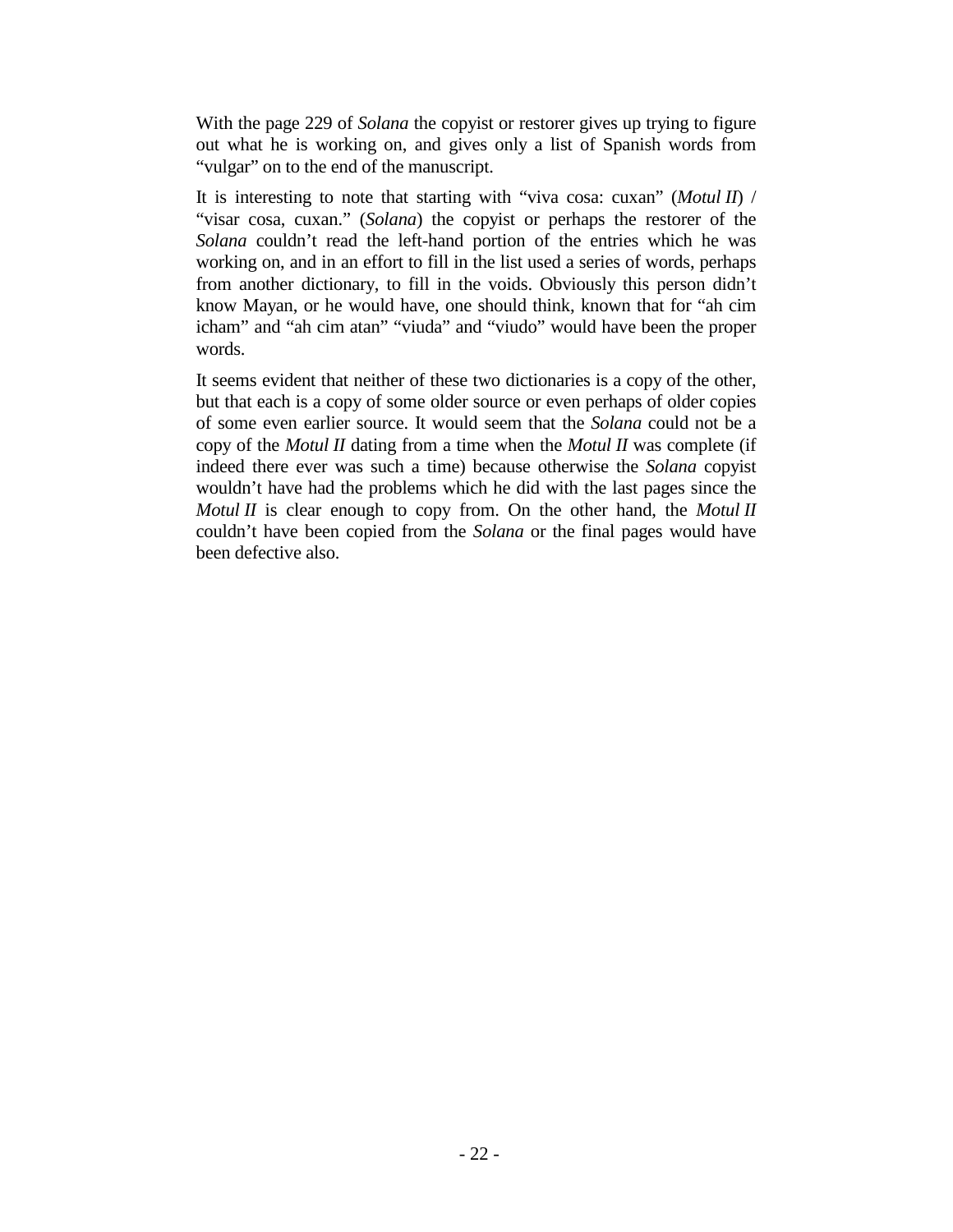## APPENDIX D

#### **Comparison of the Ticul to the Motul II / Solana / San Francisco II**

Given below is the beginning of a composite edited version of the *Motul II* / *Solana* / *San Francisco II* dictionaries and the *Ticul* dictionary, where it would be difficult to ascertain that these two dictionaries are derived from a single source. Next is given the part where both dictionaries begin with the "Al" words, in which it is clear that the root dictionary was the same. Throughout the *Ticul* there are moments in which the two dictionaries show a common origin, followed by moments where it is clear that the scribe of the *Ticul* derived his material from some other source, perhaps for example from his own experience and knowledge of the Mayan Language. This different material is at times not captured in the other dictionaries, such as the *Vienna* or the *Calepino Maya de Motul*, and thus from time to time adds some words and expressions to our vocabulary base.

It should be noted that the *Ticul* has only about half the amount of material given in the *Motul II* / *Solana* / *San Francisco II*, which in turn has about half of the material given in the *Vienna*. However, each vocabulary does have material not included in either of the others, so each is a special source of information particular to itself.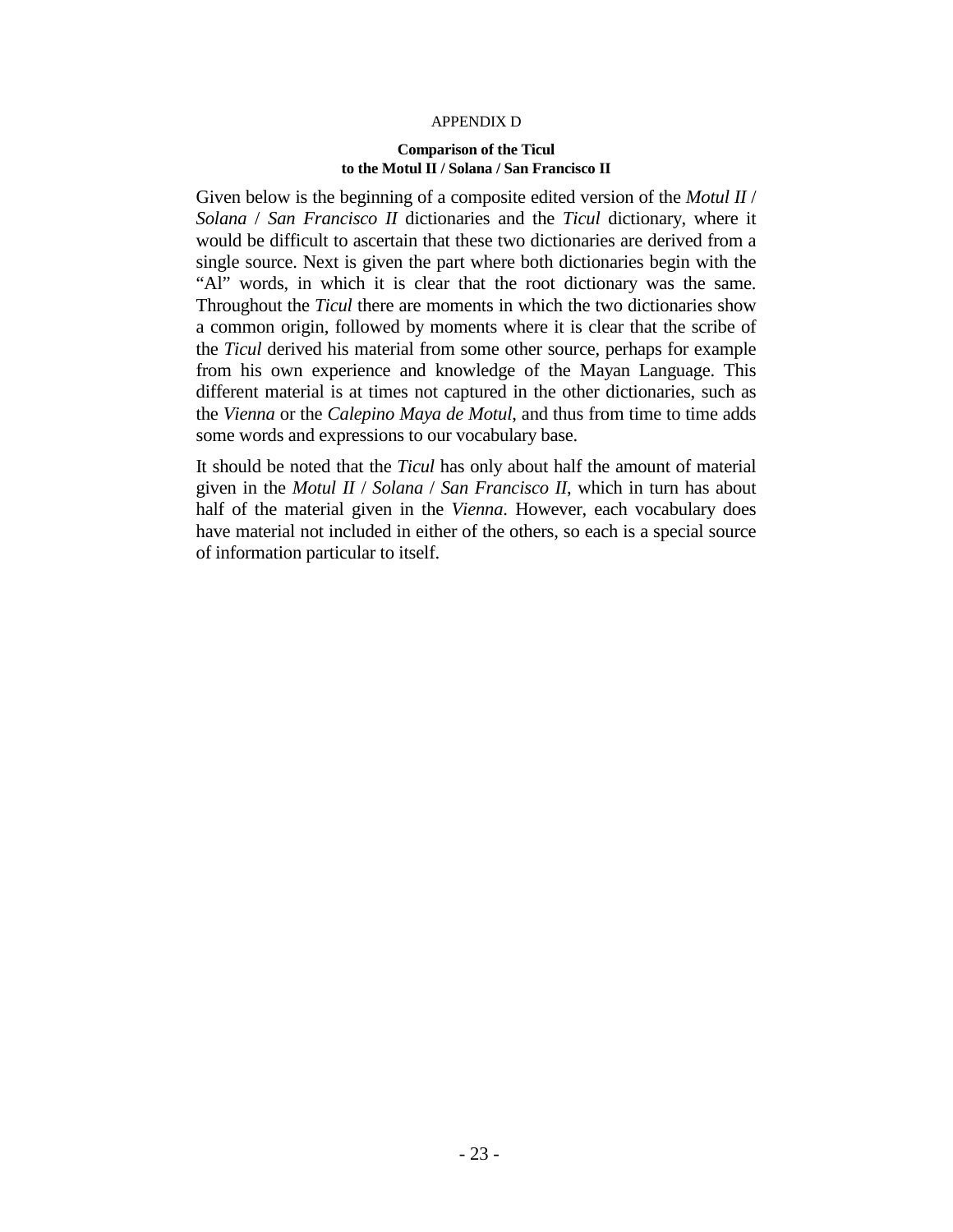#### **DMM/Solana/DESF**

## $-A -$

A, preposiçion: ti. ¶ Vt: a, preposiçion por çerca: tacan; nedzan. Aa .l. ee: assi que esso pasa. es como admiracion. Aha: no lo dezia yo .l. no os auia yo de coger. Abadesa: ix kin; v cħun v than. Abahar: ouox.t. ¶ ouoxte u kab ca kinlac: abajate las manos, &. Abalançarse: pic cħin ba; pul ba; çithpom. Abarcar entre los braços: mek; hol mek.t. Abarcar entre las manos y la tal abarcada: lot. Abarca, y qualquier calçado de cuero: keulel xanab, Abarrajar barro en la pared arrojandolo: pak cħin.t.; pak pul.t. Abarrer o arrebañar: volmol: haymol.

#### **Ticul**

A Page 129

## Ab.

*Abajar algo*. Cabalcunah. *Abajar la cabeza*. Thoncunah pol, cabal cu nah pol. *Abajo*. Ticab, cabal. *Abalanzarse*. Pulba, picħimba; ut u pulah uba, u piccħintah. p. *Abarca ó zapato*. Xanab-keuel. *Abarcada, una asi*. Hun-lot, calot, oxlot. *Abarcada*. Hunmek. *Abarcar entre las manos*. Lot. *Abarrajarse algo*. Cabaljal. *Abeja*. Yikil cab. *Abertura*. Uakal, hetel. *Abismo ú hondura*. U dzonotil, u tamlil.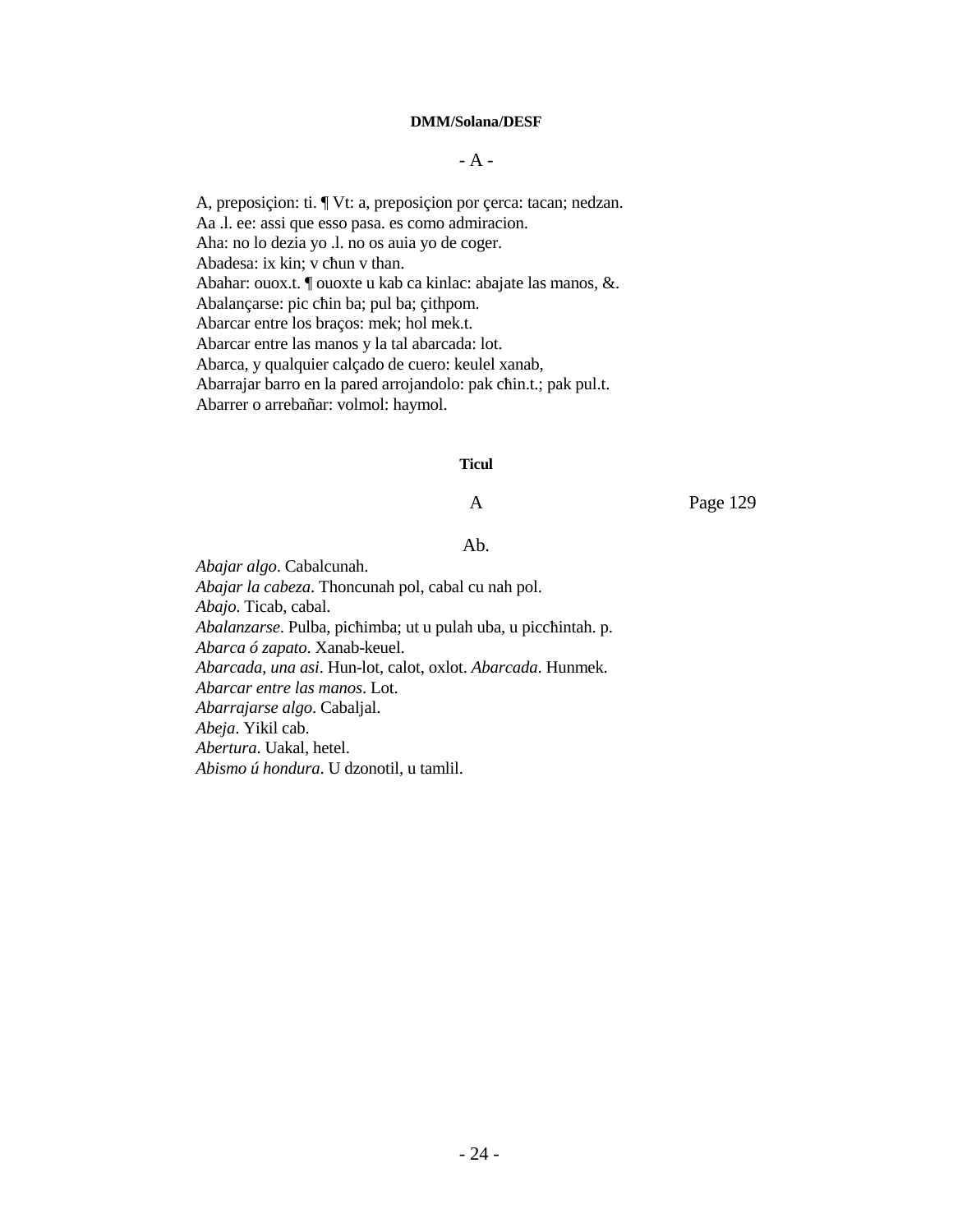## **DMM/Solana/DESF**

Ala de aue: xik. Alabar y alabança: ticħ anumal; nachcunah pectzil; nohcinah; titzcunah. ¶ lo contrario de esto vease desacreditar. Alabar alguna persona diçiendo bien de ella: vtzcinah pectzil. Alabarse: vide: jatarse. Alabastro: çac yeel bach; çac yeel becħ. Alacran: çinaan. Alagar: vide infra: al hagar. Al amor del agua: tu pul haa; tu hah haa; tu kak haa. A la otra parte: citan tu pach. A la postre: tu pach. Alarde: v kukum tok; v kukum katun. Alargarse algo: chauachal. Alargar anssi: chauaccunah.

## **Ticul**

## Al.

*Ala de ave*. Xik. *Alabanza*. Ticħomumal. *Alabar*. Nachcunah pectzil. *Alabastro*. Zacyelbach. *Alada; cosa que tiene alas*. Xiknal. *Aladar de cabellos*. Tup tzotz. *Alarde*. U kukum tok, u kukum katun. *Alarido y dar alaridos*. Uatah auat. *Alargar algo*. Chauac-cunah; *ut*, chauaccume *estribo*, *alargar el estribo*. *Alargar la mano*. Ticħ á kab ca dzicti. *Alargarse algo*. Chauac-hal.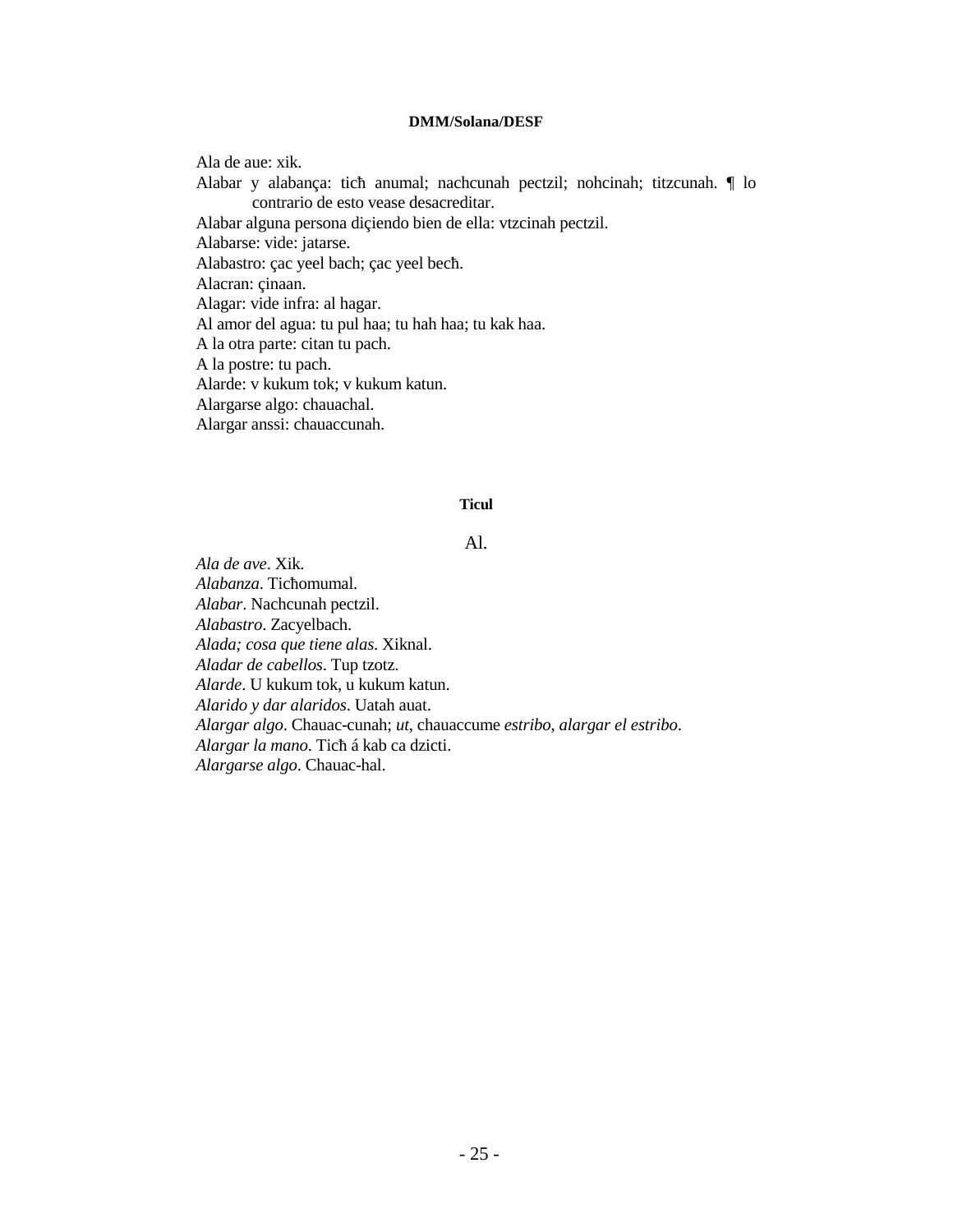### BIBLIOGRAPHY

#### **Manuscript Sources**

## 1576 Manuscript

See Whalen.

Motul II, a Spanish-Mayan Dictionary

 N.D. Photocopy from a Gates reproduction at Tozzer Library, Cambridge, Mass. Original at Brown University Library, Providence, RI.

#### Solana Dictionary

 N.D. Hispanic Society manuscript number b2005, microfilm provided by the Hispanic Society of America, New York, N.Y.

#### **Printed Sources**

Beltrán de Santa Rosa, Pedro

- 1740 *Novena de Christo crucificado con otras Oraciones en Lengua Maya.* La Imprenta de D. Francisco Xavier Sanchez, Mexico.
- 1746 *Arte de el Idioma Maya Reducido a Succintas Reglas, y Semilexicón Yucateco.* Viuda de D. Joseph Bernardo de Hogal, México.
- 1757 *Declaración de la Doctrina Christiana en el Idioma Yucateco.* La Imprenta del Colegio Real y Mas Antiguo de San Ildefonso, Mexico.

Bocabulario de Maya Than de Viena.

 1993 *Bocabulario de Maya Than*, Facsimile and edited version by René Acuña. Instituto de Investigaciones Filológicas, Universidad Nacional Autónoma de México, México.

Calepino Maya de Motul: See Ciudad Real below.

Ciudad Real, Antonio de

- 1984 *Calepino Maya de Motul*. Edición de Rene Acuña. Facsimile version by René Acuña. Instituto de Investigaciones Filológicas, Universidad Nacional Autónoma de México, México. 2 vols.
- 1995 *Calepino de Motul.* Ramón Arzápalo Marín, editor. Published by Instituto de Investigaciones Antropológicas, UNAM, México D.F., México. 3 vols.
- 2001 *Calepino Maya de Motul*, Critical and annotated edition by René Acuña. Plaza y Valdés, México.

Cogolludo, Fr. Diego López de

 1971 *Yucatan o sea Historia de Esta Provincia.* Akademische Druck, Graz. (Reprint of the 1842/1845 edition.)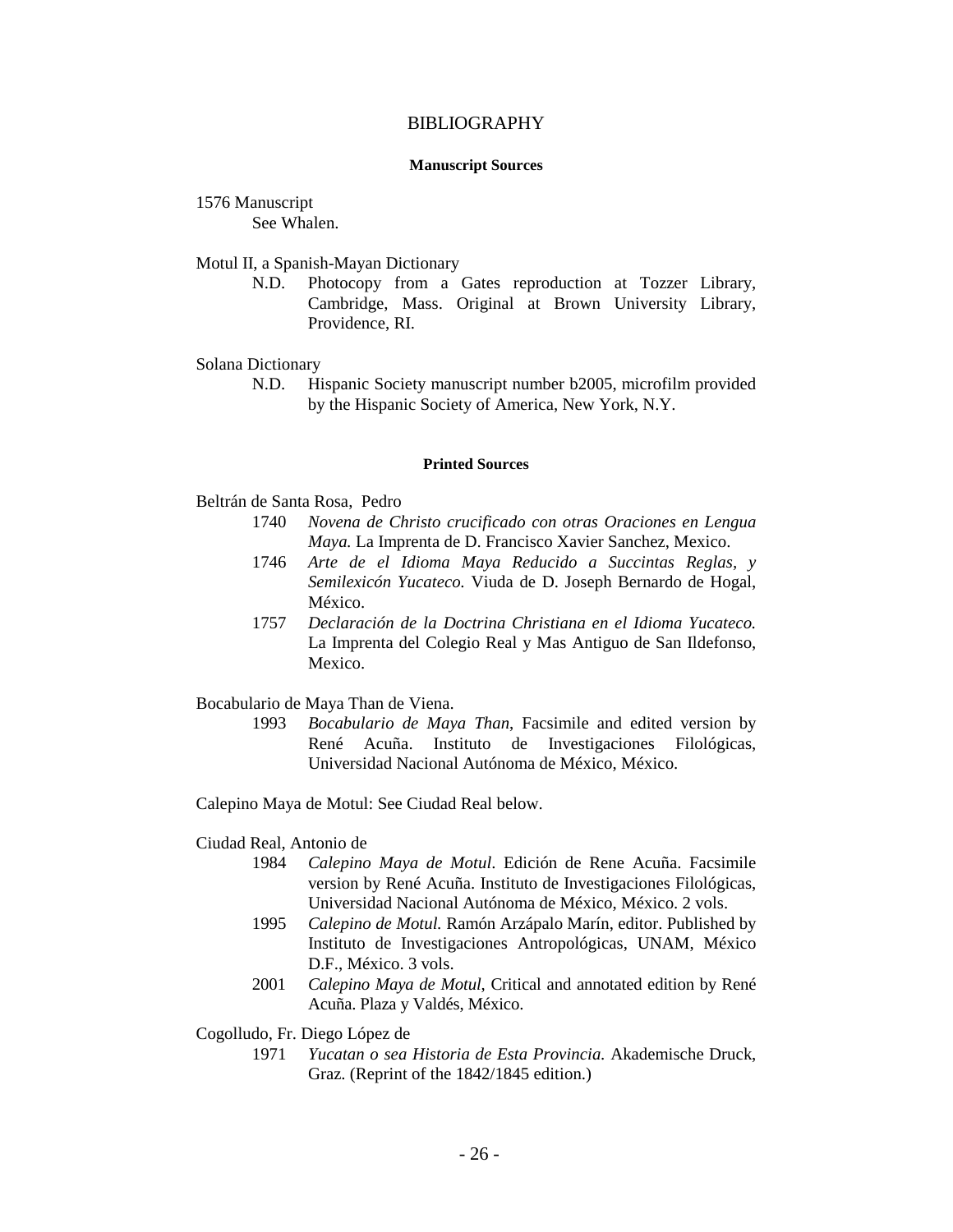#### Coronel, Juan

- 1620a *Discursos predicables, con otras diuersas materias Espirituales.* La Emprenta de Diego Garrido, Mexico.
- 1620b *Doctrina Christiana, en lengua de Maya.* La Emprenta de Diego Garrido, Mexico.
- 1620c *Arte en lengua de Maya recopilado y enmendado*. La Imprenta de Diego Garrido, Mexico.
- 1998. *Arte en Lengua de Maya*. Critical edition by René Acuña. Fuentes para el Estudio de la Cultura Maya, 14. Instituto de Investigaciones Filológicas, Universidad Nacional Autónoma de México, México.

#### Landa, Fray Diego de

 1966. *Relación de las Cosas de Yucatan*. 9th edition, Editorial Porrua, Mexico.

See also Tozzer, 1978, below.

#### Lizana, Fray Bernardo de

- 1633 *Devocionario de Nuestra Señora de Izamal y Conquista Espiritual de Yucatán.* Gerónimo Morillo. Valladolid.
- 1995. *Devocionario de Nuestra Señora de Izamal y Conquista Espiritual de Yucatán*. Gerónimo Morillo. Valladolid. Facsimile and critical edition by René Acuña. Fuentes para el Estudio de la Cultura Maya, 12. Instituto de Investigaciones Filológicas, Universidad Nacional Autónoma de México, México.

Maní Land Document of 1557: See Riese below.

#### Michelon, Oscar

- 1976. *Diccionario de San Francisco*. Akademische Druck und Verlagsanstalt, Graz.
- Motul I, a Mayan-Spanish Dictionary: See Ciudad Real above.

### Pérez, Juan Pío

 1898. *Coordinacion Alfabética de las Voces del Idioma Maya*. Imprenta de la Ermita, Mérida, Yucatan.

#### Riese, Frauke Johanna

 1981. *Indianische Landrechte in Yukatan um die Mitte des 16. Jahrhunderts*. Hamburgischen Museum für Völkerkunde, Hamburg.

#### San Buenaventura, Fray Gabrial de

 1996 *Arte de la Lengua Maya*. Buenaventura. Facsimile and edited version by René Acuña. Fuentes para el Estudio de la Cultura Maya, 13. Instituto de Investigaciones Filológicas, Universidad Nacional Autónoma de México, México.